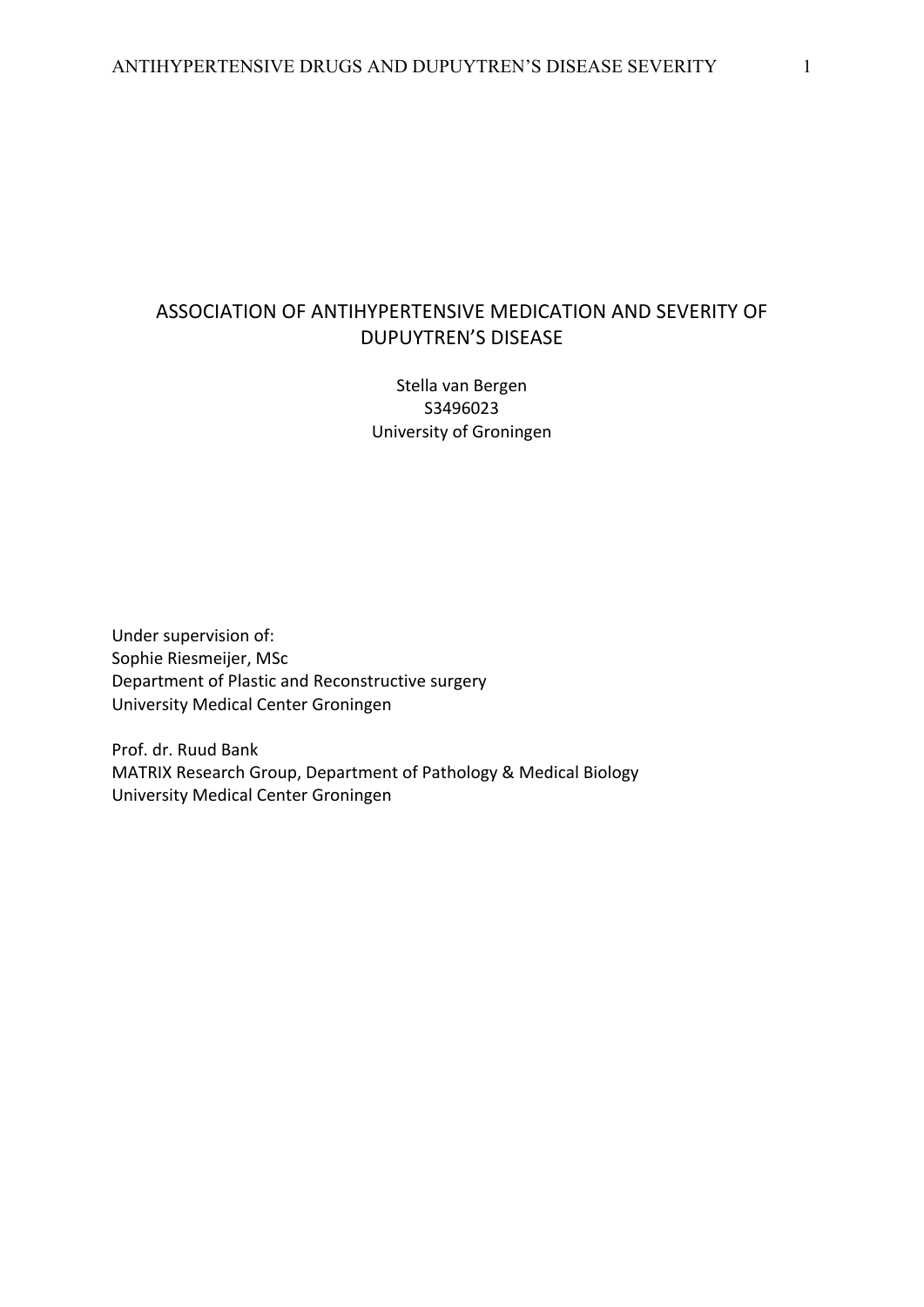# Table of Contents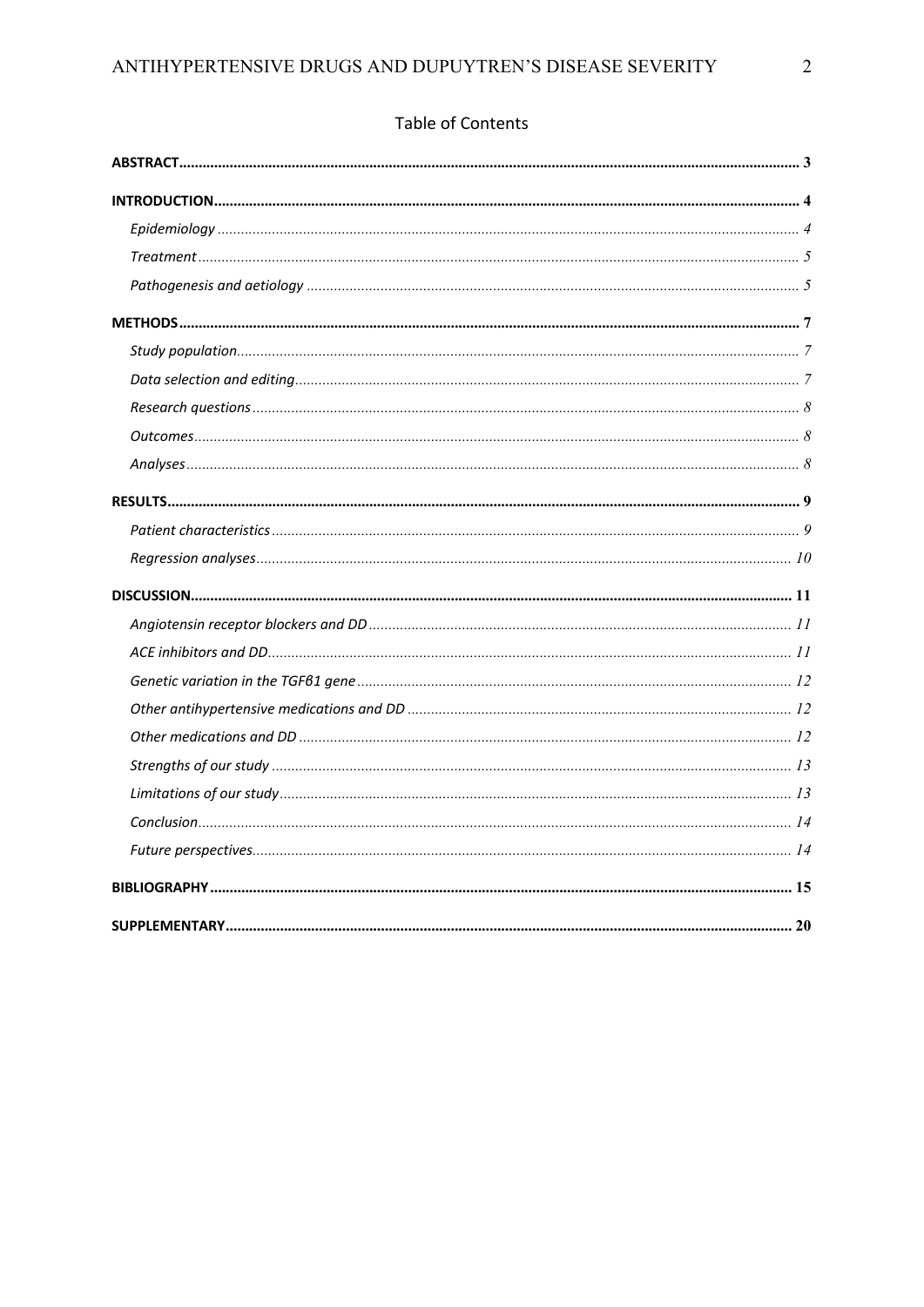## **ABSTRACT**

Dupuytren's disease (DD) is a common, fibroproliferative disorder of the palmar fascia that causes flexion deformities of the fingers. It is a complex disease caused by both genetic and environmental factors and has an incompletely understood aetiology. Transforming growth factor beta 1 (TGFβ1) plays an important role in the disease mechanism of DD. Recently, angiotensin II was discovered to modulate TGFβ1 production. We thus hypothesised angiotensin II blockers could be associated with the severity of DD. The aim of this study was to investigate the effect of angiotensin receptor blockers (ARBs) and angiotensin converting enzyme inhibitors (ACEi) on the severity of DD. This retrospective study used a database of 1761 DD patients, including data on patient's clinical characteristics, medication use, flexion deformity clinimetrics, and genotype data. Ordinal logistic regressions were performed to study the association between ARBs or ACEi and DD severity (defined in Tubiana stages). The regression analysis showed a significant negative association between ARB use and DD severity, ACEi's did not show a significant association. In conclusion, we observed a significant association between ARBs and DD severity. This study may provide new insights into medication and DD severity. The results of this study may be used to develop new and improved therapies for treating DD.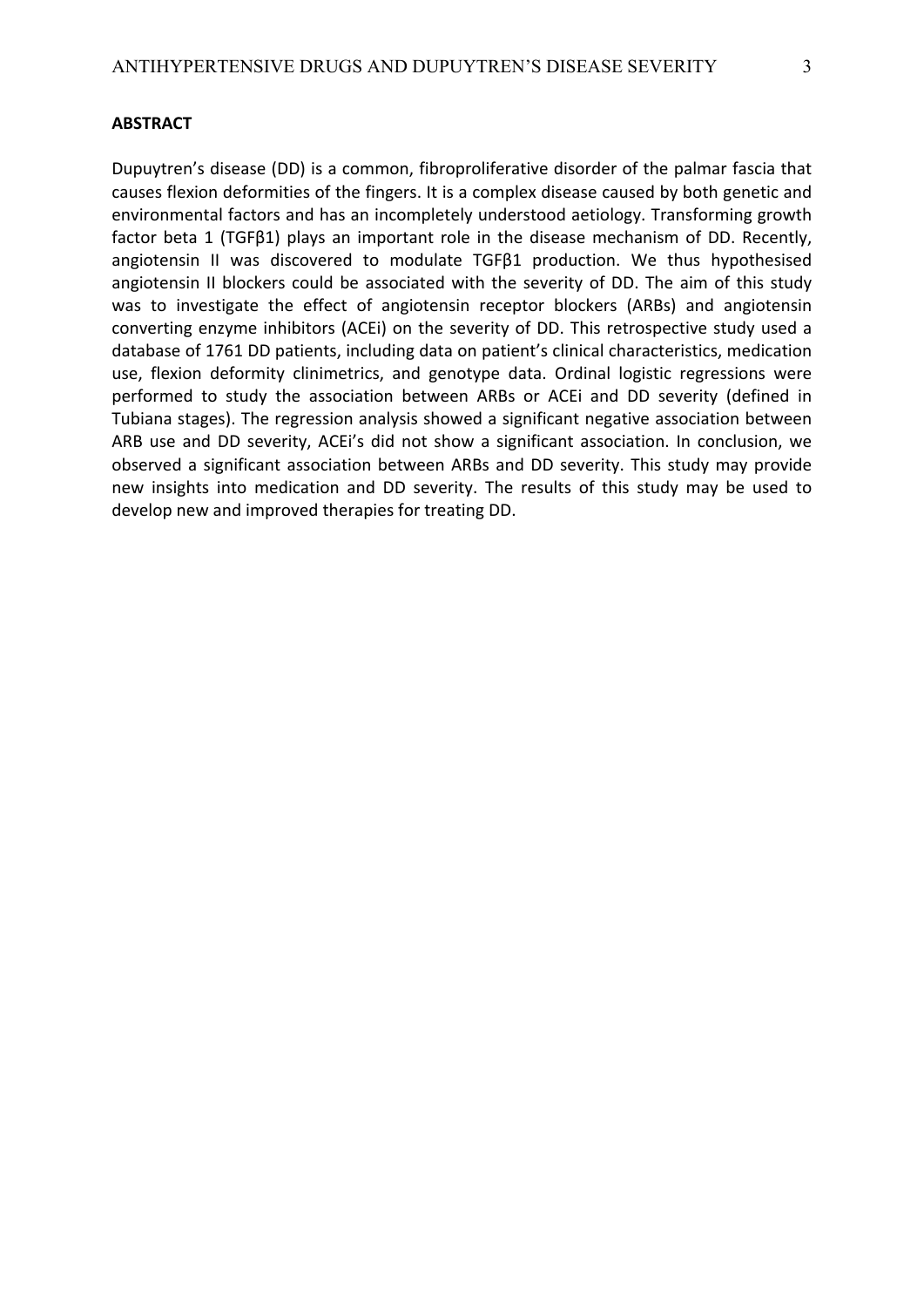Dupuytren's Disease (DD) is a fibroproliferative disease of the palmar and digital fascia of the hand. It initially presents as a firm nodule in the palm of the hand. As the disease progresses the nodule grows in size creating fibrous rope-like collagenous cords that extend into the fingers. Over time these cords can thicken and have the capacity to contract, thereby causing permanent flexion contracture of the joints of the fingers.(DiBenedetti et al. 2011) DD is usually not painful, however, it may progressively hinder the movements of fingers.(Michou et al. 2012) The metacarpal phalangeal joint (MCP) and the proximal interphalangeal joint (PIP) are most commonly affected, the distal interphalangeal joint (DIP) less often.(Nunn and Schreuder 2014) The fourth and fifth digit are most often affected and might depict an early progression of the flexion contracture in the fingers.(Black and Blazar 2011) Regression of flexion contractures is uncommon.(DiBenedetti et al. 2011) DD has a wide array of symptoms and varies in severity, ranging from unnoticed to rapid deterioration.(Moermans 1996) DD may seriously affect activities essential to daily life, and therefore disturbs the quality of life. Commonly expressed problems are gripping, shaking hands and personal care.(Wilburn et al. 2013)

## **Epidemiology**

Lanting et. al (Lanting et al. 2014) calculated a mean estimated prevalence of DD of 12% at 55 years of age, increasing to 29% at age 75 in the general population in Western countries. Men are more commonly affected than women.(Michou et al. 2012) Various studies have suggested both genetic and environmental risk factors.(Michou et al. 2012) Environmental risk factors include alcohol abuse, smoking, aging, injuries to the hands and intense manual labour.(Morelli, Fraschini, and Banfi 2017) Additionally, a high prevalence of DD has been observed in diseases such as hypertension, diabetes mellitus and epilepsy.(Salari et al. 2020)

Hypertension has been associated with DD: various studies have reported hypertension to be one of the diseases most commonly associated with DD.(Mansur, Oliveira, and Gonçalves 2017; Michou et al. 2012) These studies, however, do not comment on the severity of DD or on the use of antihypertensive medication. One study found that patients that used antihypertensive medication developed DD at a later age compared to patients without hypertension.(Shchudlo et al. 2020) Furthermore, other studies have also associated antihypertensive medication with DD: beta-blockers, for example, have been reported to reduce fibroblast proliferation in humans by blocking the process of endogenous beta adrenergic agonists which inhibit fibrosis.(Oliphant and Gouws 2019)

A systematic review and meta-analysis conducted by Broekstra et al. (Broekstra et al. 2018) showed a strong association between the occurrence of diabetes mellitus and DD. DD disease course is however generally milder in the diabetic population and less frequently requires surgery.(Zyluk and Puchalski 2015) These observations may suggest an association between antidiabetic medication and DD severity. Moreover, a shared genetic aetiology has been found between DD and body mass index, type II diabetes mellitus, high-density lipoproteins, and triglycerides. (Major 2019)

An association between a higher risk of DD and epilepsy has been reported (Broekstra et al. 2018), but the evidence of this relationship has been limited and inconsistent. Furthermore, the use of antiepileptic medication has been correlated with the development of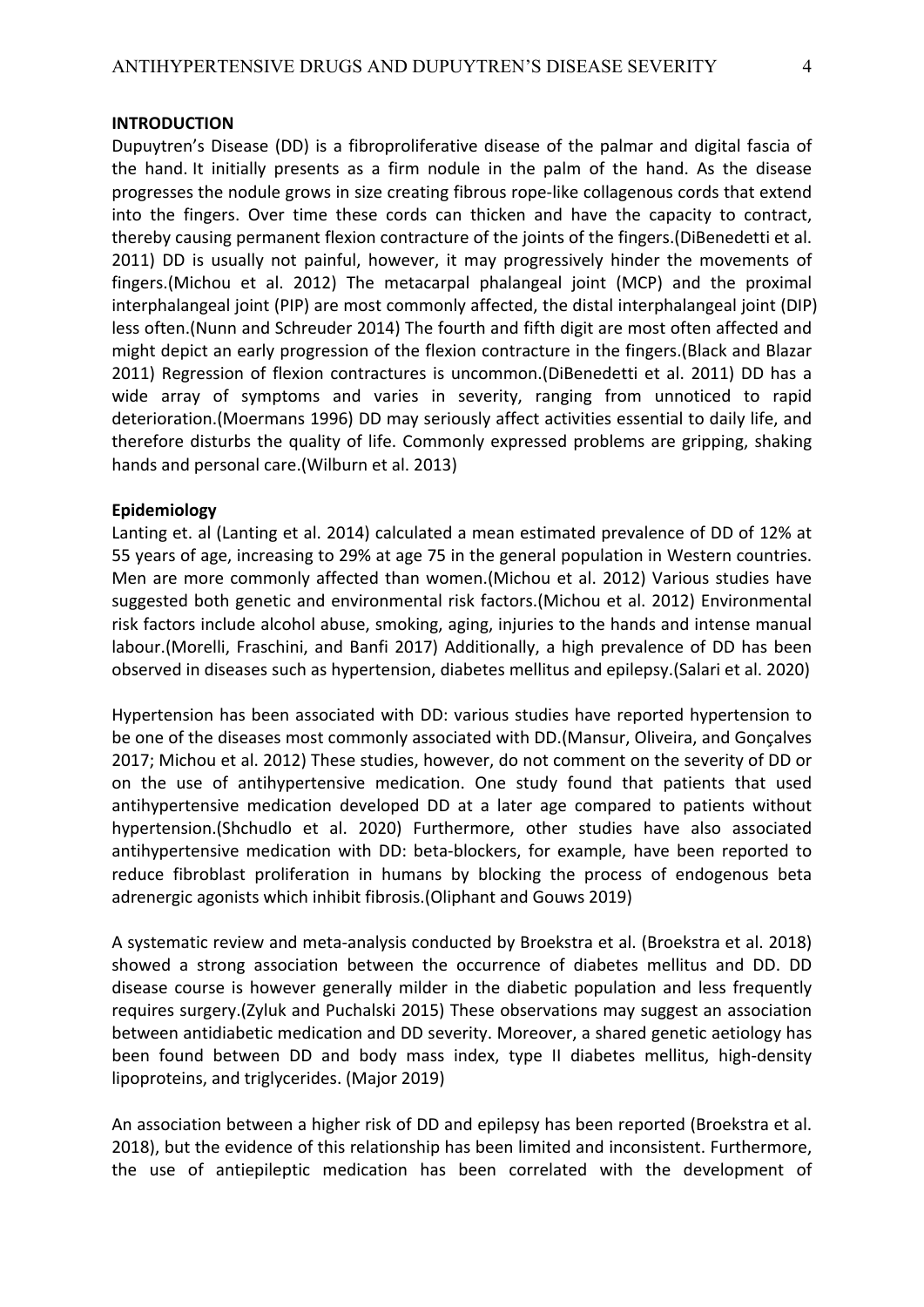DD.(Critchley et al. 1976) One study reported that phenobarbital was associated with a profibrotic effect. When phenobarbital was substituted by carbamazepine this effect decreased.(Tripoli et al. 2009)

# **Treatment**

Treatment for DD is aimed at reducing flexion contractures, as no cure exists. Treatment can consist of discontinuing a contracted cord (needle fasciotomy), or surgically removing it (fasciectomy).(Layton and Nanchahal 2019) The current guidelines for the management of DD recommend intervention when the flexion contracture of the finger limits the function of the hand, and the MCP or PIP joint are flexed to 30º or more.(Townley et al. 2006) The primary aim of these treatments is to restore hand function. However, complications can occur and there is often a high chance of recurrence.(Desai and Hentz 2011) The more aggressively the disease progresses, the higher the risk of recurrence after treatment and the possibility that the disease will become debilitating.(Moermans 1996) A treatment to prevent or cease disease progression or prevent recurrence does not yet exist. This is mainly because the underlying processes of the development of DD are incompletely understood.

# **Pathogenesis and aetiology**

The disease mechanism of DD remains unclear, however, it likely results from the interaction of genetic, immunological and environmental factors that promote the progression of the disease.(Layton and Nanchahal 2019) In DD, subcutaneous fat is replaced by pathologic cords that emerge at the point of maximal stress between the dermis and the fascia. These cords consist of a dense collagenous matrix that contains fibroblasts. Here, fibroblasts transform into myofibroblasts (characterised by the presence of alpha-smooth muscle actin) due to the mechanical stress and the exposure to cytokines such as transforming growth factor beta 1 (TGFβ1)(Vaughan et al. 2000) Myofibroblasts can build intercellular joints and connect to the collagen fibres in the fascia. If these myofibroblasts experience stress, they contract and result in Dupuytren's contracture. In normal wound healing in non-predisposed individuals, once the stress is resolved the myofibroblasts will go through apoptosis due to the lack of external stimulation. However, for reasons that remain unclear, in individuals with DD, these pathological myofibroblasts do not go through apoptosis but continue to grow and contract, even after the stress source has resolved.(Feldman, Rozen, and Rubin 2017)

Eighty per cent of the disease occurrence of DD (e.g. heritability) can be explained by genetic risk. (Larsen et al. 2015) Although 28 genetic risk loci have been identified by genome wide association studies (Ng et al. 2017; Dolmans et al. 2011), they only explain a small proportion of the heritability.(Ng et al. 2017) Several of these risk loci contain genes that encode proteins in the Wnt-signalling pathway. Abnormal Wnt-signalling has been linked to several diseases, including DD.(Dolmans et al. 2011) The canonical pathway of Wnt-signalling activates β-catenin, resulting in alterations in gene expression, influencing cell proliferation and the regulation of fibroblast differentiation. *TGFβ* is one of the genes related to the Wnt/β-catenin pathway.(Dolmans et al. 2011)

TGFβ1 plays a key role in myofibroblast differentiation during wound healing and in fibrotic diseases like DD.(Tomasek, Vaughan, and Haaksma 1999) Cytokines in the TGFβ family (including SMAD proteins) regulate cell proliferation, migration, differentiation and play an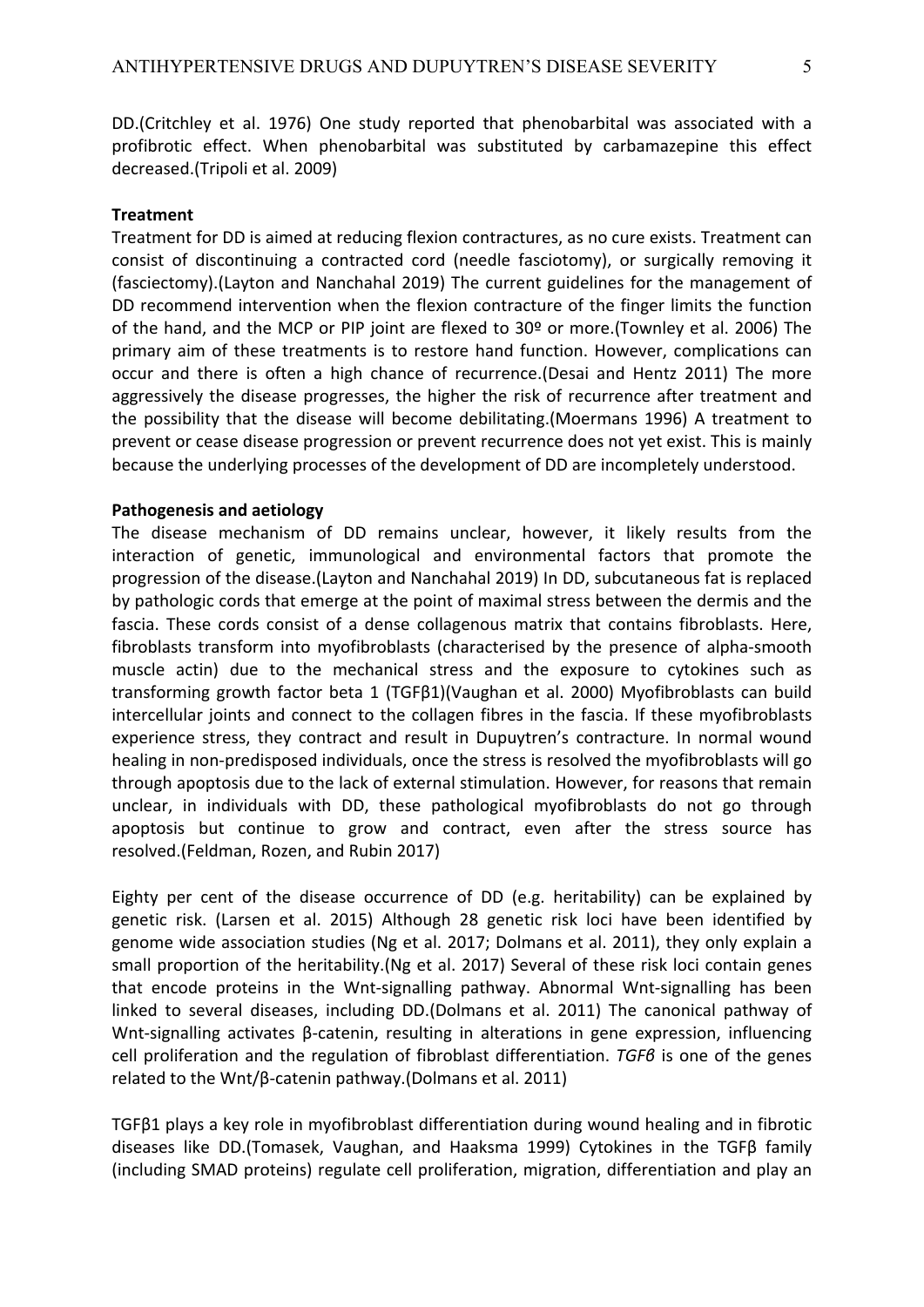important role in development and tissue repair.(Ingman and Robertson 2009) In fibrosis, TGFβ1 induces proliferation of genetically abnormal myofibroblasts and increases the contractile force of DD cells.(Bisson et al. 2003)(Iwasaki et al. 1984) TGFβ1 has been shown to be upregulated in DD tissue.(Ratajczak-Wielgomas et al. 2012) Therefore, it is believed to be a promising therapeutic target for DD.(Badalamente et al. 1996; Ratajczak-Wielgomas et al. 2012)

Additional to the immunological effects of TGFβ1, genetic variations in association to the degree of TGFβ1 expression have been studied. Several studies have attempted to determine whether naturally occurring single-nucleotide polymorphisms (SNPs) in the TGFβ1 gene are associated with the production and expression of TGFβ1.(Zheng et al. 2013) A C-to-T SNP rs1800469 was found to be differentially related to the transcription factor that binds to the TGFβ1 promotor, the transcriptional activation of TGFβ1 and TGFβ1 plasma concentration levels.(Grainger et al. 1999) Other SNPs, including variants rs1800471, causing an arginine to proline (protein) change, and rs1800472, causing a threonine to isoleucine change, were also observed to be functional and affect the production and activation of TGFβ1. A change in signal sequence at rs1800470 , causing a leucine to proline variation, was reported to be associated with variations in TGFβ1 production levels.(Grainger et al. 1999; Awad et al. 1998; Suthanthiran et al. 2000) The G-to-A SNP rs11466314 and C-to-T SNP rs14466315 showed differences in the reporter gene expression of TGFβ1.(Shah, Hurley, and Posch 2006)

Recently, it became apparent that production of TGFβ1 might be mediated by the reninangiotensin system (RAS), as Angiotensin II (Ang II) induces TGFβ1 production and systemic secretion by the mesangial cells of the kidneys.(Kagami et al. 1994; El-Agroudy et al. 2003) Angiotensin-converting enzyme inhibitor (ACEi) and angiotensin receptor blockers (ARB) on the other hand, have been reported to antagonise TGFβ1 expression.(El-Agroudy et al. 2003) The blocking of Ang II with inhibitors in animal models, decreased the overexpression of TGFβ1 in the kidneys and likely also systemically. This suggests that the RAS pathway plays a role in the regulation of TGFβ1, while TGFβ1 in turn is a known key mediator of fibrosis in both rat models and human kidney disease.(Noble and Border 1997) We hypothesised that inhibition of Ang II by either ACEi or ARB is associated with a lesser severity of DD through reduced TGFβ1 production and systemic secretion. Moreover, as several SNPs influence production of TGFβ1, and TGFβ1 in turn influences DD phenotype, we hypothesize that these functional gene variations may influence the association of ACE-I and ARB the severity of DD.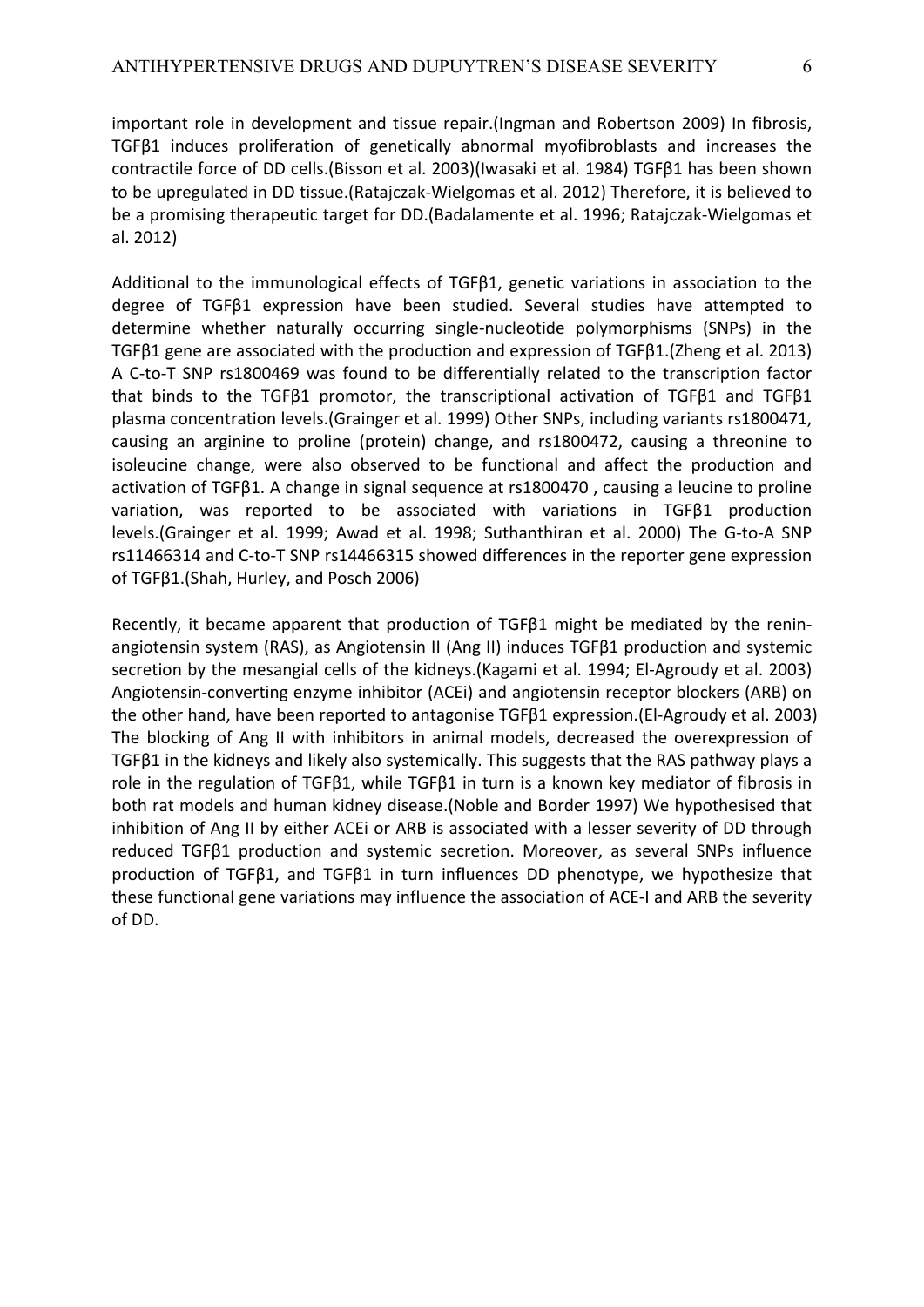#### **METHODS**

## **Study population**

For this retrospective study, we used the Genetic Origin of Dupuytren's Disease and Associated Fibromatoses (GODDAF) database. This database, created in 2007 to investigate the genetic background of DD, contains medical data of over 2000 Dutch patients with a fibroproliferative disorder, such as Dupuytren, Ledderhose, and Peyronie disease. In the study described in this thesis, only patients affected by DD (n=1761) were selected from the GODDAF database. Participants were diagnosed by plastic surgeons with clinical experience in treating DD, based on the presence of characteristic nodules or chords in the palm of the hand or fingers. Participants were asked to complete a questionnaire about their clinical and patient characteristics, including age, gender and medication use. The plastic surgeons completed a separate questionnaire on the clinical characteristics of these patients, including extension deficits of the MCP, PIP and DIP of all affected fingers. Additionally, DNA data were obtained via blood withdrawal in order to perform genotyping, as previously described.(Dolmans et al. 2011)

# **Data selection and editing**

Severity of DD was defined based on the severity of contracture of the affected fingers, expressed in Tubiana stages.(Hindocha et al. 2008) To calculate the Tubiana stages the extension deficits of the MCP, PIP and DIP joints per finger were added up, resulting in a total passive extension deficit (TPED). A Tubiana stage of 0 means TPED of 0º, stage 1 means a TPED between  $1 - 45$ <sup>o</sup>, stage 2 means a TPED between  $46 - 90$ <sup>o</sup>, stage 3 means a TPED between 91 – 135º, and stage 4 means a TPED > 135º.(Tubiana 1999) Thus, higher Tubiana stages indicate more severe DD. For statistical analyses, the highest Tubiana stage of either hand was used.

Patient questionnaires, completed at entry, included questions on the use of medications known to be associated with DD (e.g., anticonvulsant drugs) and an open field where patients indicated other medications used. Trade/brand names of medications were converted to generic names and spelling errors were corrected. Medications were grouped based on their class (mechanism of action) including angiotensin-converting-enzyme inhibitors (ACEi) and angiotensin receptor blockers (ARB), beta-blockers, diuretics, calcium antagonists and statins. Epilepsy and diabetes medication were also available.

To assess the effect of genetic variation in the TGFβ1 gene on the association of ACEi or ARB with DD severity, we first identified single nucleotide polymorphisms (SNPs) associated with TGFβ1 expression. Genomic reference build 37 (GRCh37) was used in this study. We searched the website OMIM (https://omim.org/) for SNPs occurring in the TGFβ1-, TGFβ1 receptor- and SMAD genes. The SNPs were selected on criteria of missense mutations and protein altering mutations that modify TGFβ1 plasma levels. Fifteen SNPs associated with TGFβ expression were found in the literature.(Grainger et al. 1999; Shah, Hurley, and Posch 2006; Suthanthiran et al. 2000; Awad et al. 1998; Kinoshita et al. 2000; Saito et al. 2001; McGowan et al. 2003; Kotlarz et al. 2018; van de Laar et al. 2011) Of these 15 SNPs, only 6 (rs18004469, rs1800470, rs1800471, rs1800472, rs11466314 and rs11466315) were present in our genotype data, as the other 9 SNPs were not included on the genotyping array and were likely not available in the reference genome during genotype imputation. Allele dosages (ranging from 0 to 2) for the 6 SNPs for each participant were added to the dataset.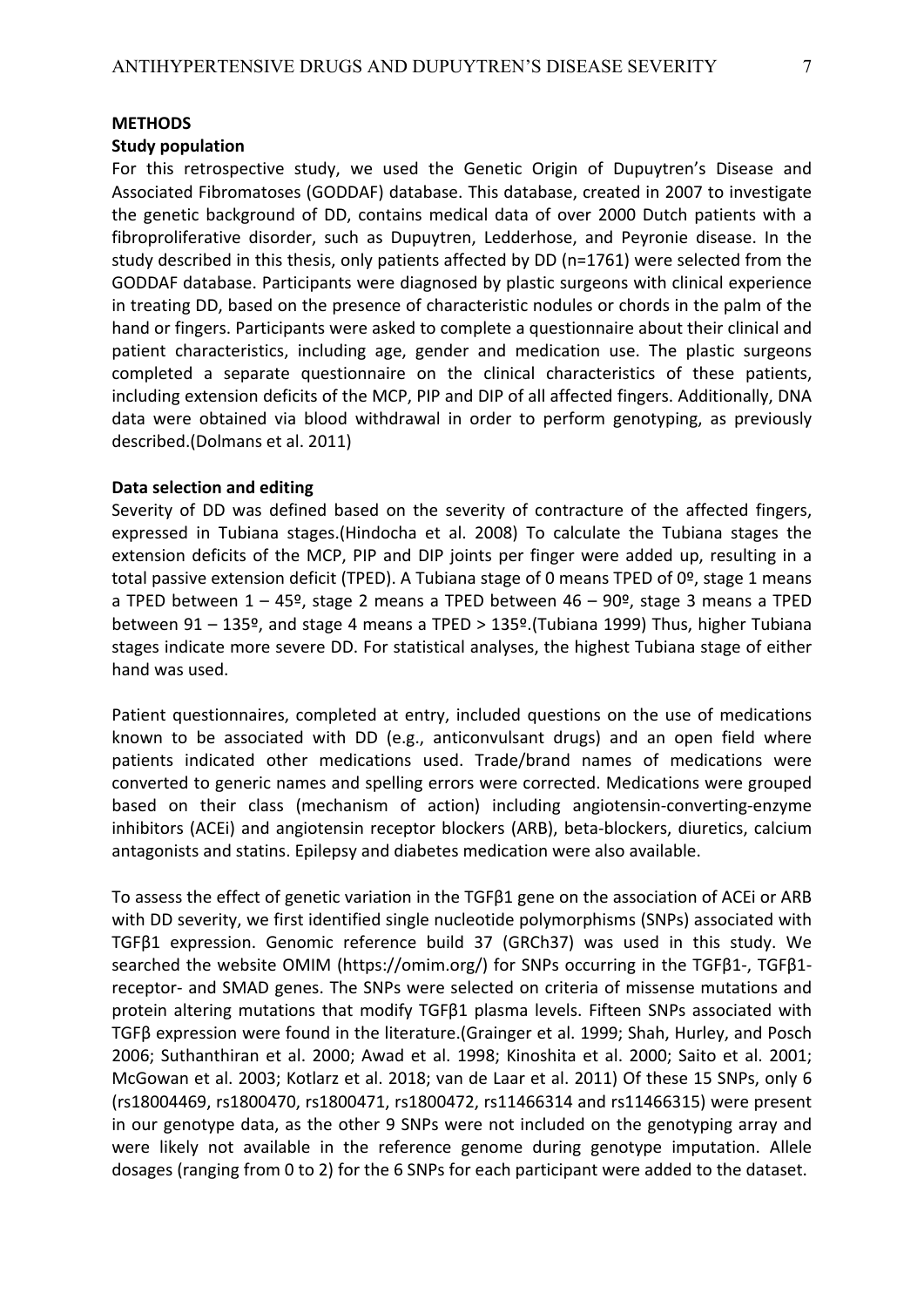## **Research questions**

#### *Primary research question*

Is the use of ARBs or ACEi associated with a lesser severity of Dupuytren's Disease?

## *Secondary research questions*

Do genetic variants in the TGFβ1 gene have an effect on the association between ARBs or ACEi use and a lesser DD severity?

Are the other antihypertensive medications beta blockers, diuretics or calcium antagonists associated with DD severity?

Are statins, epilepsy medication or diabetes medication associated with DD severity?

## **Outcomes**

## *Primary outcome*

The association between ACEi and ARBs and the severity of DD.

## *Secondary outcomes*

The secondary outcomes are whether genetic variations in the TGFβ1 gene affect the association of ACEi or ARBs with the severity of DD. Furthermore, we associated other antihypertensive medications with DD severity as a sensitivity analysis of the association between ACEi or ARB with DD severity. Lastly, we aimed to confirm the previously reported association of epilepsy and diabetes medications, and additionally use of statins, with the severity of DD.

#### **Analyses**

Descriptive statistics for continuous data were presented using means and standard deviations. Ordinal and nominal data were presented as frequencies and percentages. To test for the association between medications and DD severity, ordinal logistic regression analyses were performed in R version 4.0.4. (Team 2020) with the polr function of the package MASS.(Venables and Ripley 2002) Participants' allele dosage for each SNP was included in additional ordinal logistic regression analyses as a causal effect modifier (one analysis per SNP because of multicollinearity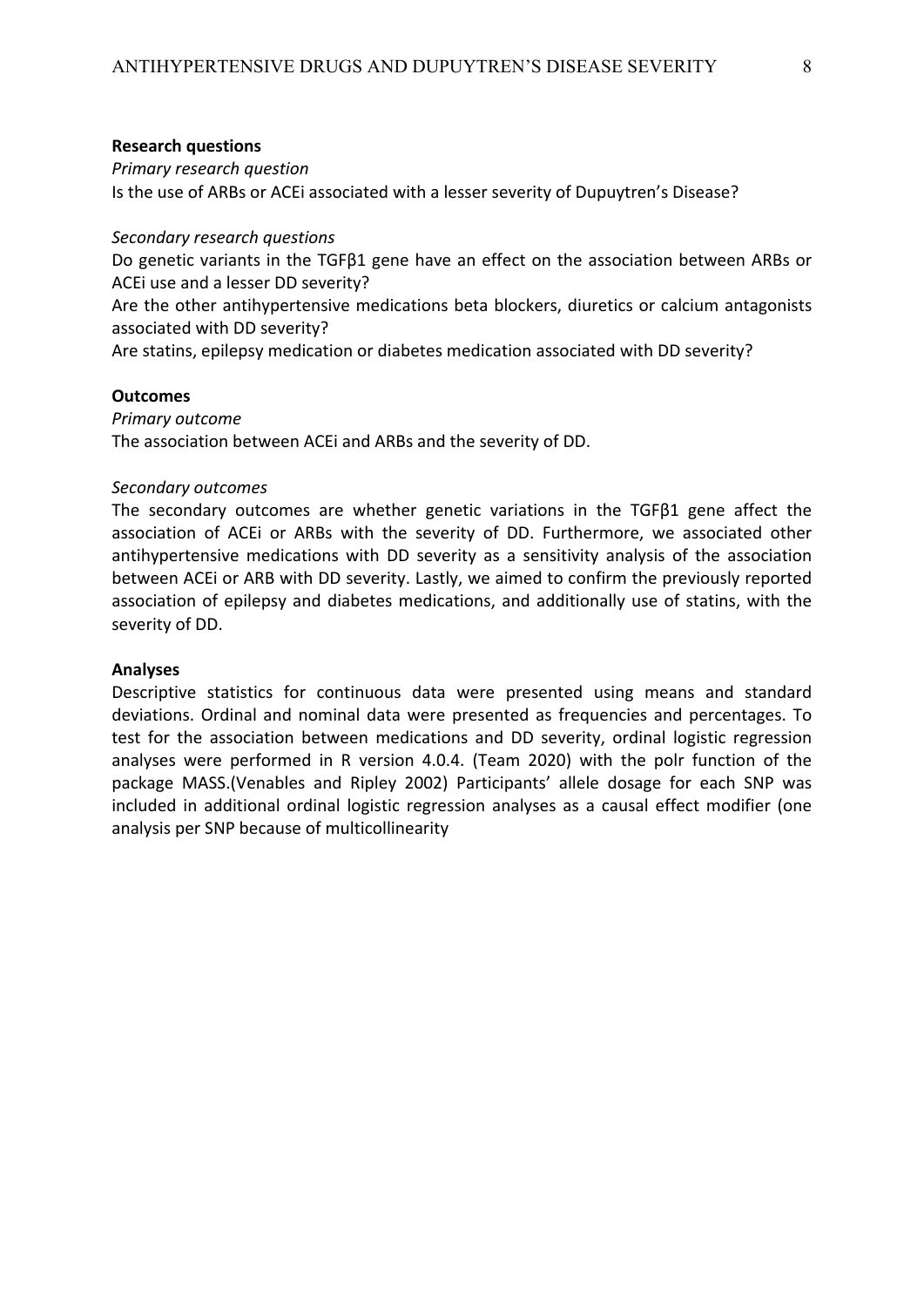## **Patient characteristics**

For 1671 of the 1761 participants data on medication use were available. Of these 1671 participants 1247 (74.6 %) were male. The mean age of the participants was 63 (range 21 – 89) years old. The mean age of onset was between  $50 - 59$  years old. Participants had a mean of 1.1 fingers affected by DD. The age of onset was for all participants available. For 1051 of the 1671 participants data was available on whether both hands were affected. Medication use (grouped) is shown in Figure 1; for the specific medication names within groups, see Supplementary Figure 1a-f. For 260 of the 1671 participants genotype data were not available. Tubiana stage could be determined for 890 cases (53.3%) (see Table 1). In our study, fingers with Tubiana stage 0 were coded as 1, due to the low number of patients' fingers with a Tubiana stage of 0 (Table 1). For the distribution of ARB or ACEi use and allele dosages per Tubiana stage, see Supplementary Figure 2-7.

*Table 1. Tubiana staging. Maximum Tubiana stages 0 and 1 were merged, due to the low number of participants with maximum Tubiana stage 0.*

|   | N(%)        | N missing $(\%)$ |
|---|-------------|------------------|
|   | 890 (53.3)  | 781 (46.7)       |
| 0 | 4(0.4)      |                  |
| 1 | 401(45.1)   |                  |
|   | 329 (37.0)  |                  |
| 3 | 106 (11.9)  |                  |
| 4 | 50(5.6)     |                  |
|   | $2^{\circ}$ |                  |



*Figure 1. Frequency of medicine used by patients per medication group. Participants may use more than one medication.*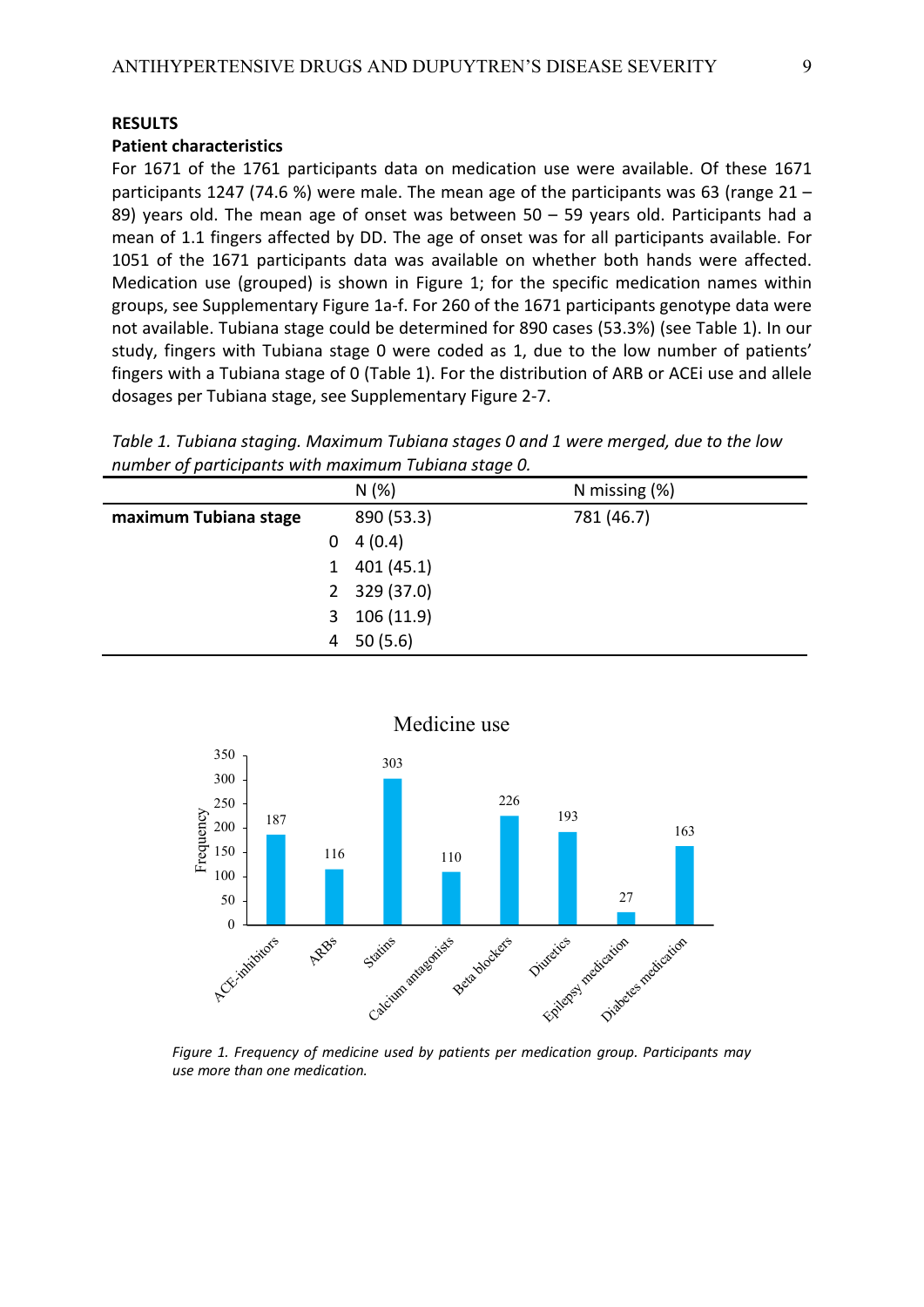#### **Regression analyses**

Use of ARBs was significantly associated with a lesser severity of DD (p=0.022). In Figure 2 a larger proportion of ARB use in lower Tubiana stages can be observed. DD patients that do not use ARBs have an odds ratio of 1.88 on having more severe DD compared to patients that do use ARBs. Although the proportion of ACEi use was larger in lower Tubiana stages (Figure 3), the use of ACEi did not show a significant association with DD severity (p=0.288). In order to determine the influence of genetic variants that may increase TGFβ1 plasma

levels on the association of ACEi or ARB use and DD severity, we performed additional logistic regressions, each one with an interaction term of one genetic variant (either rs18004469, rs1800470, rs1800471 or rs1800472) with ACEi and with ARB. None of the interactions between a SNP and use of ARB or ACEi was significant ( $p= 0.278$ ,  $p= 0.567$ ,  $p=$ 0.344, p= 0.443 and p= 0.0938, p= 0.378, p= 0.174, p= 0.0980 respectively), meaning that simultaneously having TGFβ1 plasma level increasing SNPs and using ARB or ACEi is not associated with a lesser severity of DD. Two SNPs (rs11466314 and rs11466315) were not analysed: as they contained too little non-zero values, the polr package was not able to construct a model with these SNPs.

As a sensitivity analysis, other hypertensive medications were associated with DD severity. Only beta-blockers had a significant positive association with DD severity (p=0.0451). Calcium antagonists nor diuretics had a significant association with DD severity (p=0.705, p=0.478 respectively).

Last, the ordinal logistic regressions of statins, epilepsy- and diabetes medication with severity of DD did not show any significant associations (p=0.468, p=0.460, p=0.995 respectively).

Yes

**No** 





*Figure 2. Use of ARBs per Tubiana stage.*

*Figure 3. Use of ACEi's per Tubiana stage.*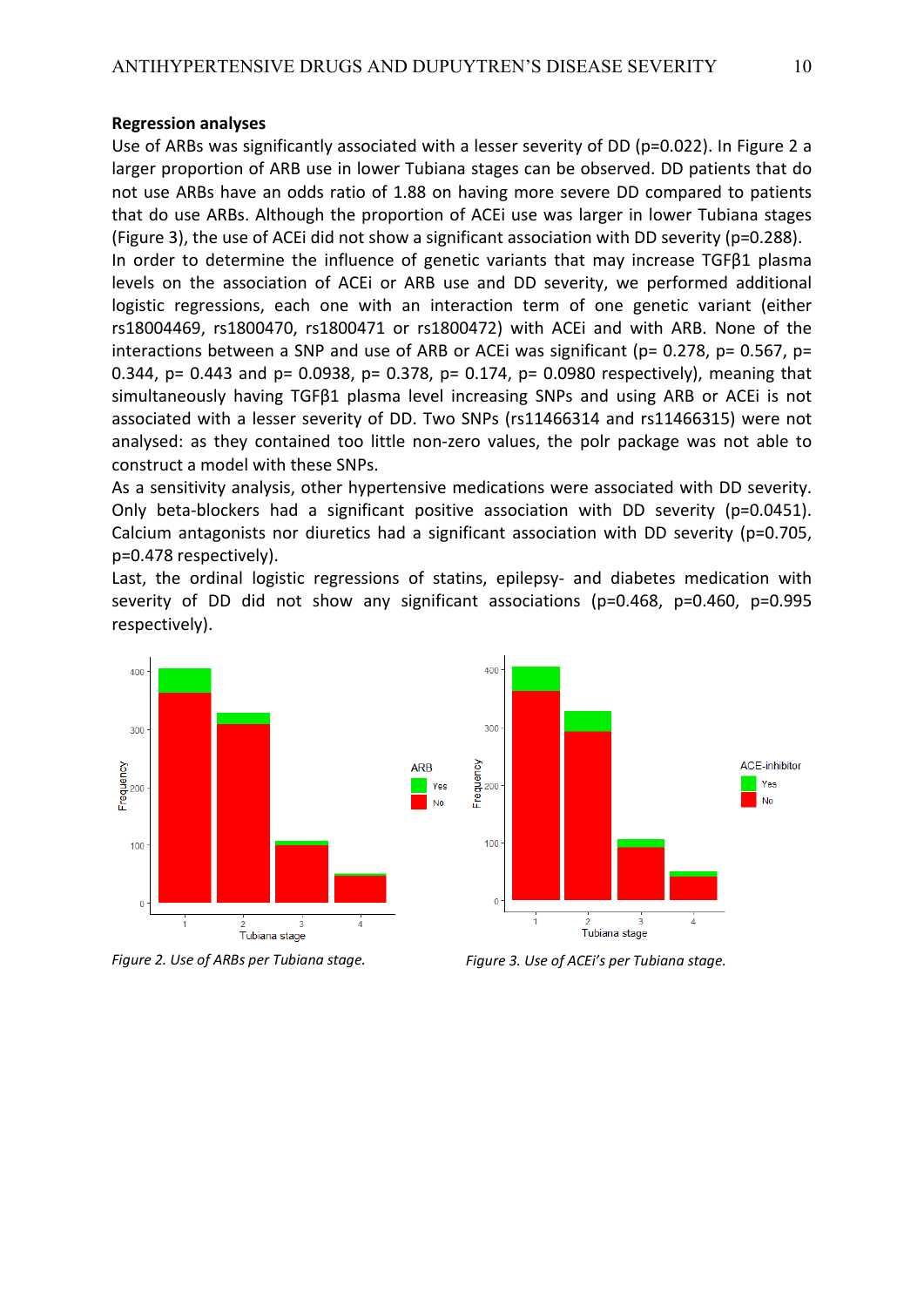# **DISCUSSION**

The main aim of this study was to investigate the association between the severity of Dupuytren's disease and the antihypertensive medications ARB and ACEi.

# **Angiotensin receptor blockers and DD**

Our results show that the use of ARBs has a significant association with a lesser DD severity. This can be explained through the following mechanism. ARBs block RAS at the level of angiotensin II type-1 receptors (AT1R) (Abadir et al. 2018), irrespective of whether angiotensin II is produced via angiotensin-converting enzymes (ACE) or by non-ACE pathways, such as chymase.(Dzau, Sasamura, and Hein 1993). When Ang II binds to AT1R, systemic TGFβ1 expression is increased, impelling fibroblasts to differentiate into myofibroblasts. These myofibroblasts can then contract and in the case of DD form flexion contracture.(Tomasek, Vaughan, and Haaksma 1999) ARBs reduce the amount of systemic TGFβ1 by blocking AT1R and thus binding of Ang II to AT1R. Treatment with ARBs will therefore reduce the Ang II signalling through AT1R, leading to reduced TGFβ1 expression and thus possibly less severe DD. Moreover, under non-fibrotic conditions fibroblasts in the palmar fascia express TGFβ1 in low concentrations.(Badalamente et al. 1996) TGFβ1 is present in high concentrations in myofibroblasts and fibroblasts in all stages of DD.(Badalamente et al. 1996) Therefore, one could hypothesize that the use of ARBs would be beneficial during all stages of DD.

Another mechanism for the association of ARBs with less severe DD can be via the angiotensin II type-2 receptor (AT2R). With AT1R blocked, Ang II can only bind to AT2R. Less is understood regarding the AT2 receptor. AT2R is known to play a protective role against Ang II-induced fibrosis, as it (1) counteracts the effects of AT1R binding and (2) AT2R activation by Ang II binding inhibits the infiltration of macrophages (a known source of TGFβ1), reducing TGFβ1 stimulation of fibrotic pathways.(Wang et al. 2017)

# **ACE inhibitors and DD**

ARBs and ACEi have different pharmacological mechanisms of action and differ in where they inhibit the RAS pathway. ARBs block AT1R, ACEi inhibit the conversion of Ang I to Ang II, decreasing the amount of available angiotensin II to bind to either AT1R or AT2R. Due to their selectivity, ARBs create a more complete blockade of the RAS pathway than ACEi.(Abadir et al. 2018) In our study, ACEi did not show a significant association with DD severity. This is not in line with an animal study by Abdelrahman et al. (Abdelrahman and Fayed 2019). They demonstrated that treatment with the ACEi perindopril suppressed TGFβ1 expression via Ang II blocking in rats, preventing fibrosis in the liver. A possible explanation for the inconsistency between studies is that the expression of AT2R is more prominent in human DD tissue compared to the expression of AT1R.(Stephen et al. 2018) This may suggest that by inhibiting the conversion to angiotensin II by ACEi, the cascade of AT2R binding is more severely affected than that of AT1R, and thus the anti-fibrotic properties of AT2R are inhibited more than the fibrotic effects of AT1R. The use of ACEi to lessen the severity of DD in humans therefore may have a limited effect.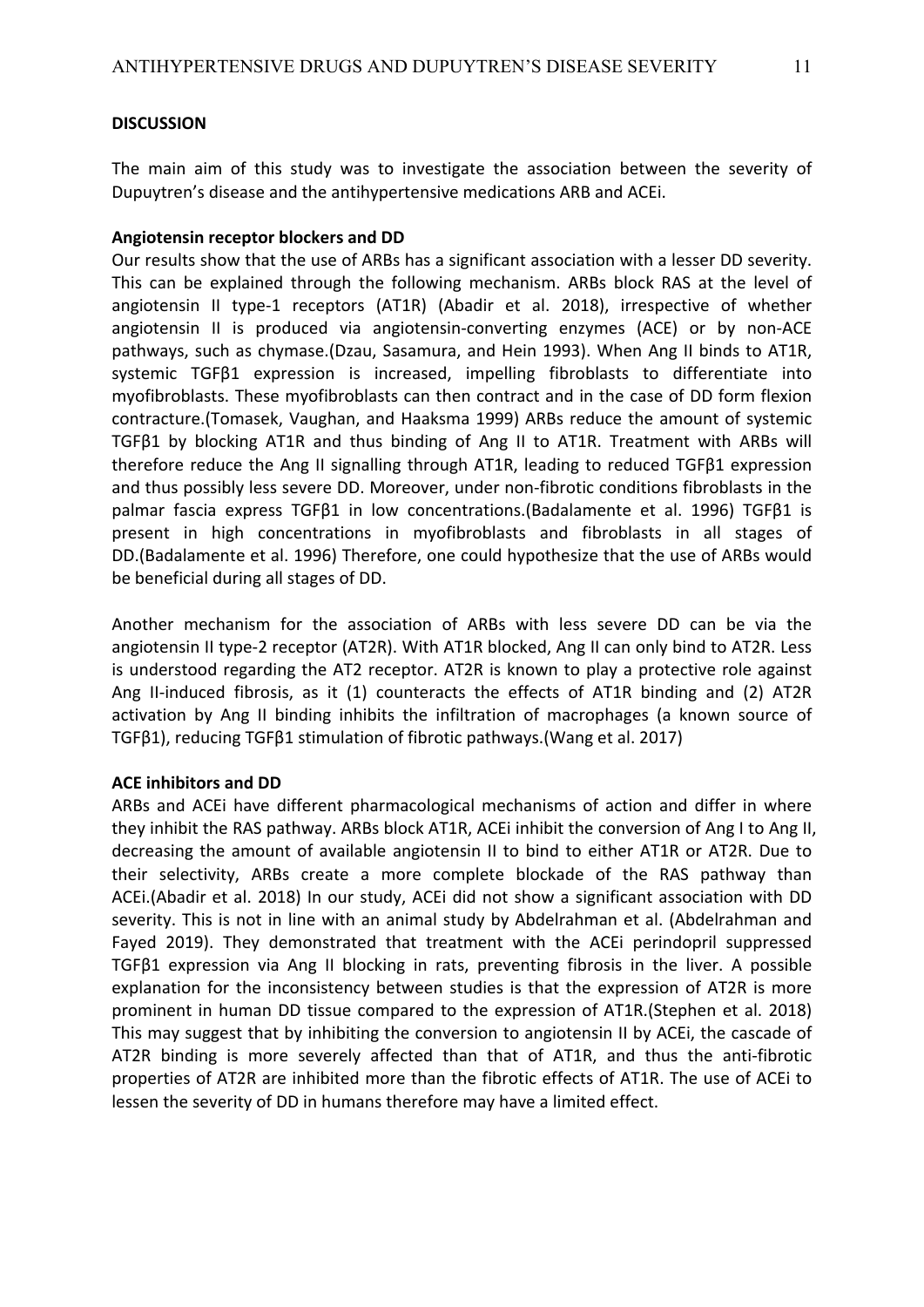## **Genetic variation in the TGFβ1 gene**

Next, we studied if genetic variations in the TGFβ gene influenced the association of ARB and ACEi with DD severity. None of the interaction terms of the SNPs in the TGFβ1 gene with ARB or ACEi use showed a significant association with DD severity. In other words, the significant negative association of ARB with DD severity was negated by the TGFβ1 SNPs. This might be explained by the increased TGFβ1 expression that is associated with the SNPs, therefore nullifying the decreasing effect of ARB on DD. In this study, we only were able to study a selection of SNPs influencing TGFβ1 expression, as only data on six SNPs were available. Future studies could also focus on SNPs associated with TGFβ1 expression.

# **Other antihypertensive medications and DD**

To increase our understanding of the association of ARBs and ACEi with DD severity and to take away the uncertainty that the association is in fact a resultant of the disorder hypertension itself; we performed a sensitivity analysis associating other antihypertensive medication with DD severity. Only beta-blockers showed a significant positive association with DD; diuretics and calcium antagonists were not significantly associated. Although to our knowledge few studies have explored the role of beta blockers in fibrosis, those available show contradictory observations. One study by Kobayashi et al. (Kobayashi et al. 2004) observed that beta blockers prevented cardiac fibrosis and improved survival in a rat model. Another study by Nakaya et al. (Nakaya et al. 2012) found the opposite effect, as with our results. They demonstrated the induction of cardiac fibrosis by the beta blocker metoprolol in a mouse model, through a G protein-independent and  $\beta$ -arrestin2-dependent pathway. Metoprolol blocked  $\beta_1$ -adrenergic receptors expressed on cardiomyocytes in vivo, inducing the cardiomyocytes to secrete fibrotic factors. This activated cardiac fibroblasts, resulting in fibrosis. Although, the mechanisms of cardiac fibrosis provide us with an explanation of the workings of beta-blockers in fibrosis, to our knowledge no consistent association between fibrosis and beta blockers has been described in humans. To our knowledge we are the first to report an association between beta-blockers and DD. Additional research is needed to underline the association and understand the mechanisms of beta-blockers and DD.

A study by Rayan et al. (Rayan, Parizi, and Tomasek 1996) reported that calcium antagonists partially inhibit lysophosphatic acid induced contraction of DD fibroblasts in vitro. This suggests that calcium antagonists may contribute to less severe DD. We however observed no association between calcium antagonists and DD severity. This difference might be explained by the fact that our study did not investigate the direct effect of calcium antagonists on DD fibroblasts, but aimed to study its association with disease severity on patient level. We found no known association between the use of diuretics and the severity of DD in literature. The findings of the positive association of beta blockers and the nonsignificant association of diuretics and calcium antagonists underline that the association found between ARB and DD severity is likely due to the effect of ARB and not a resultant of the disorder hypertensions itself.

#### **Other medications and DD**

As DD is genetically correlated with metabolic traits such as high-density lipoprotein and triglycerides, we hypothesised the use of statins could be associated with DD. The use of statins did not show a significant association with DD severity. A possible explanation could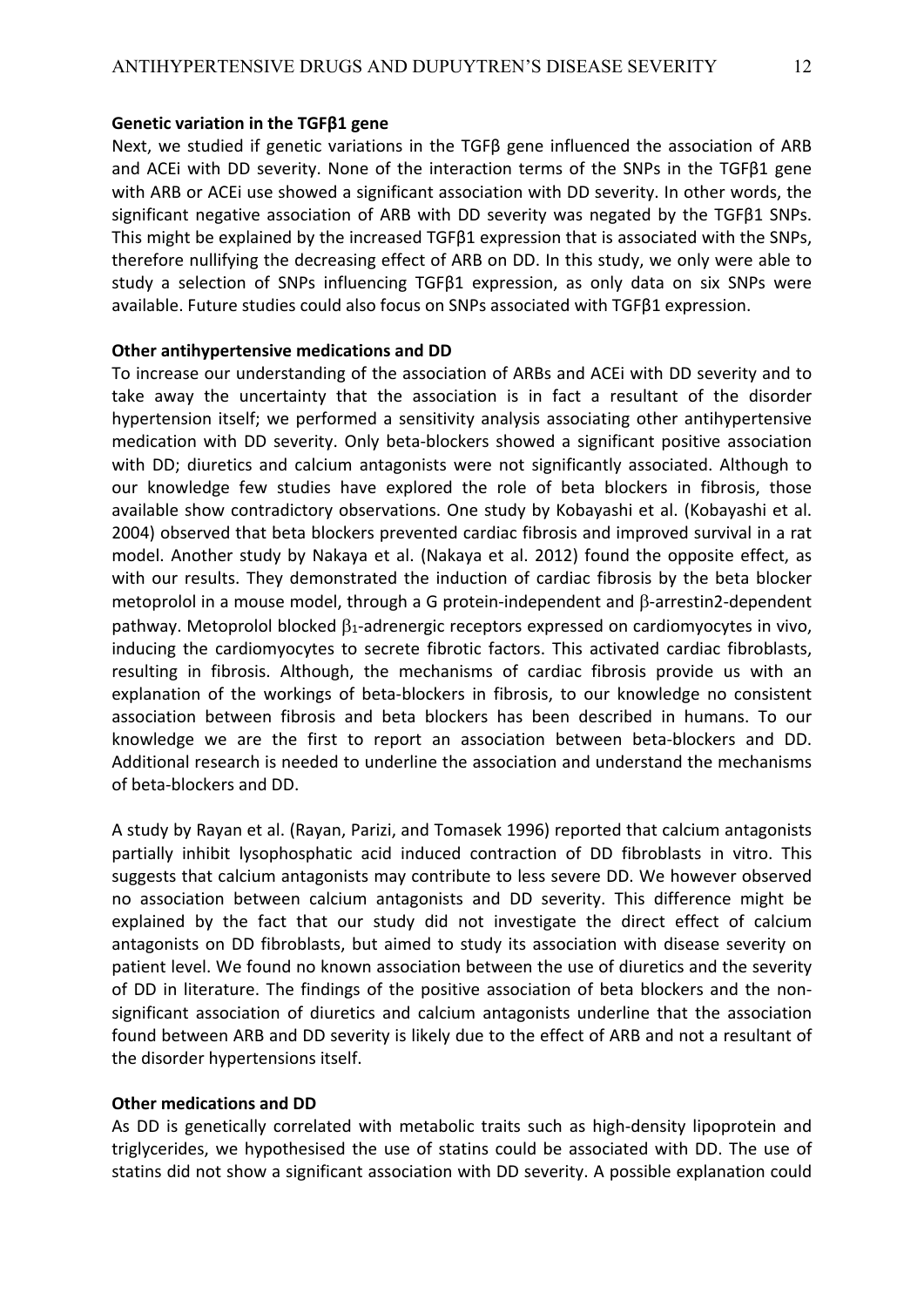be that statins are usually prescribed in cases of increased low-density lipoprotein, not for high-density lipoprotein or triglycerides. However, an in vitro study showed simvastatin inhibits TGFβ expression in lung fibrosis, suggesting statins might have antifibrotic properties.(Watts and Spiteri 2004) More research needs to be done to elucidate the association between statins and DD.

Our study did not show a significant association between anti-epileptic medication and DD severity. Although previous studies have implicated a link between anti-epileptic medication and the development of DD (Broekstra et al. 2018), there is little conclusive evidence.(Thurston 2003) Broekstra et al. (Broekstra et al. 2018) suggested that this inconsistency is due to the fact that DD is thought to be associated with specific antiepileptic medications, predominantly barbiturates, however, these medications are not often prescribed anymore. One study demonstrated that the use of phenobarbital resulted in increased occurrence of DD in humans.(Critchley et al. 1976) Additional research, perhaps also investigating different types of anti-epileptics in more detail, needs to be done to draw concrete conclusions.

Last, the use of anti-diabetic medication did not show a significant association with DD severity. Diabetes is one of the suggested risk factors of DD.(Lanting et al. 2013) Although the association between diabetes and DD is well reported (Broekstra et al. 2018), the association between anti-diabetic medication and DD severity is not. Thus, we conclude the association observed between diabetes and DD results from either a shared genetic aetiology (Major et al. 2019) or a causal relationship (Broekstra et al. 2018), but not from the use of anti-diabetic medication.

# **Strengths of our study**

This study is the first to describe the association between ARB or ACEi use and DD severity. Previous studies have investigated angiotensin II receptors and their association with DD (Stephen et al. 2018), however, to our knowledge there has been no research done to explore the effect of ARB or ACEi use on the severity of DD. In addition to the environmental factors, genetics also play an important part in understanding DD. Although genetics are a known to be largely responsible for the development of DD, not much is known of the pharmacogenetics surrounding DD. This study investigated ARBs and DD. Additionally, the combination of genetics and ARBs was studied to endorse the observed effect of ARB use on DD severity. This association between ARB use and DD severity was found to be significant and was supported by the large sample size of this study. The significant negative association between ARBs and DD severity observed in this study provides new targets for follow-up research into better understanding the association between ARBs and DD.

# **Limitations of our study**

A limitation of our study was the use retrospective data, making our data less reliable. In patient research there is always the downside of incomplete patient reporting, in our case medication use via the questionnaire. Also, DD severity was determined by several surgeons, introducing inter-observer variation. This was however unavoidable in a large-scale study as ours and did render a large dataset.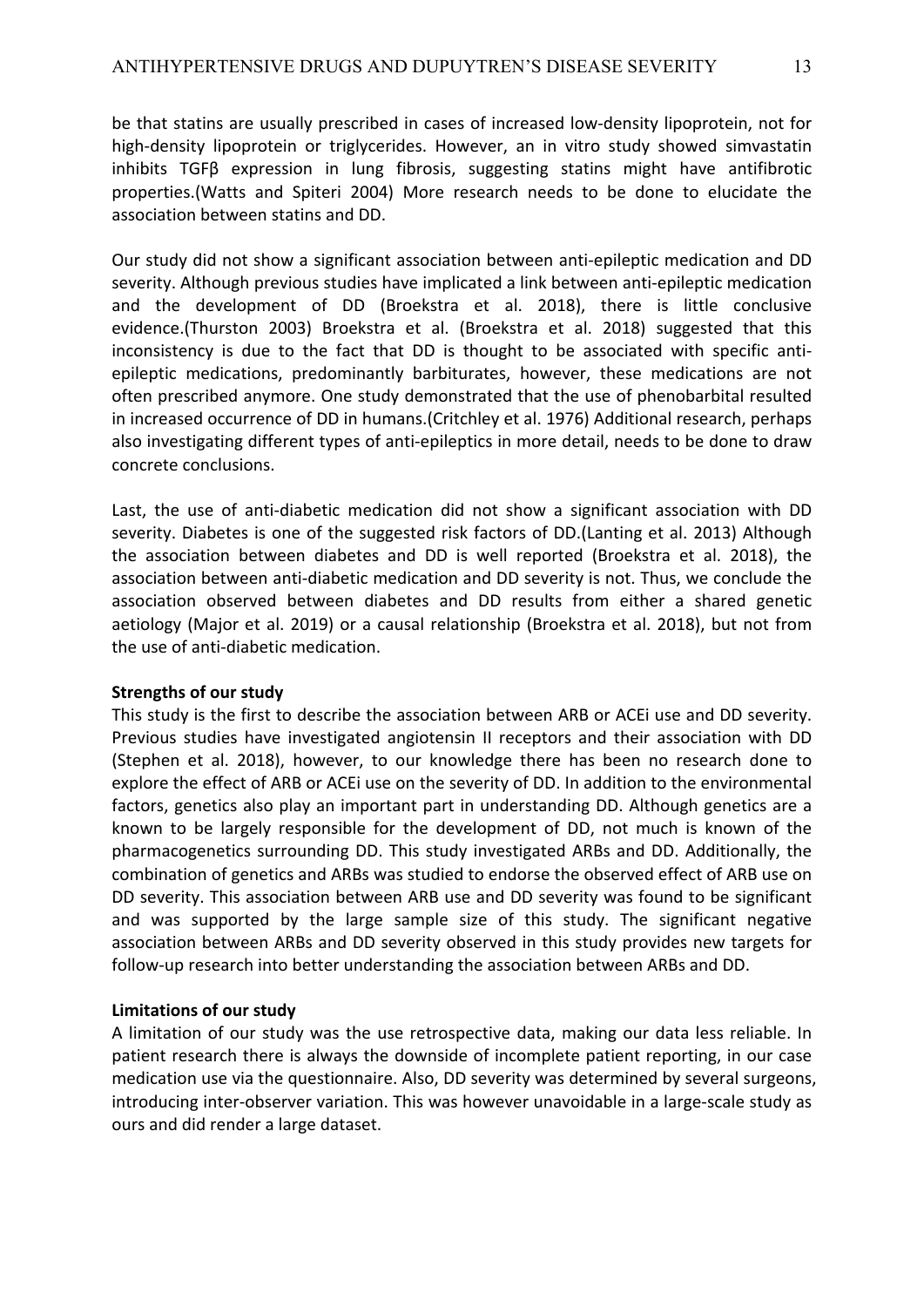# **Conclusion**

In conclusion, the results presented in this study have shown that the use of ARBs have a significant negative association with DD severity. This conclusion is supported by the fact that this effect of ARBs on DD severity was nullified after adding TGFβ1 plasma-increasing SNPs to the regression analyses. Moreover, the significant positive association of the betablockers on DD severity, and the non-significant associations of diuretics and calciumantagonists underline that the effect seen by the ARBs is not a resultant of hypertension, but in fact of ARBs.

# **Future perspectives**

For future research we would recommend to first confirm the conclusions of our study with another dataset, to see if the association is reproducible. Next, it would be preferable to execute a longitudinal observational study in humans to examine the effect of medication over time. With more information on the effects of the medications used by the participants and a larger dataset, a more thorough analysis can be done. Also, more covariates can then be studied.

In addition, it would be interesting to execute binding studies using radio-labelled angiotensin to identify angiotensin II receptors in DD tissues and cells. This might help gain more insight in the actions of angiotensin II, AT1R and AT2R in DD tissues and thus help scrutinize the mechanisms of effect of ARBs.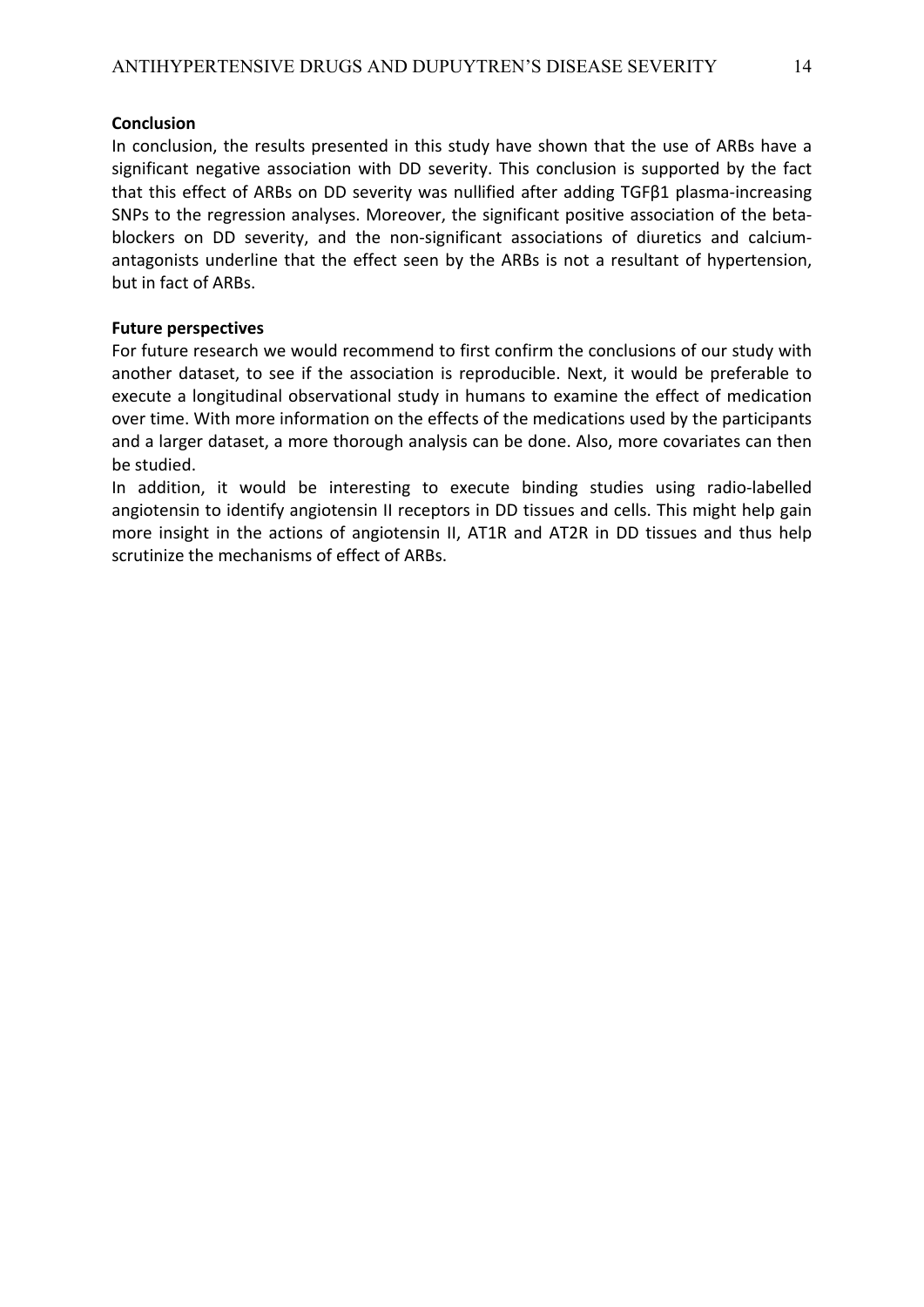# **BIBLIOGRAPHY**

- Abadir, Peter, Sayed Hosseini, Mahya Faghih, Amir Ansari, Frank Lay, Barbara Smith, Aleksandra Beselman, et al. 2018. "Topical Reformulation of Valsartan for Treatment of Chronic Diabetic Wounds." *The Journal of Investigative Dermatology* 138 (2): 434–43. https://doi.org/10.1016/j.jid.2017.09.030.
- Abdelrahman, Sahar, and Hany M Fayed. 2019. "Targeting AngII/AT1R Signaling Pathway by Perindopril Inhibits Ongoing Liver Fibrosis in Rat." *Journal of Tissue Engineering and Regenerative Medicine* 13 (July). https://doi.org/10.1002/term.2940.
- Awad, M R, A El-Gamel, P Hasleton, D M Turner, P J Sinnott, and I V Hutchinson. 1998. "Genotypic Variation in the Transforming Growth Factor-Beta1 Gene: Association with Transforming Growth Factor-Beta1 Production, Fibrotic Lung Disease, and Graft Fibrosis after Lung Transplantation." *Transplantation* 66 (8): 1014–20. https://doi.org/10.1097/00007890-199810270-00009.
- Badalamente, M. A., S. P. Sampson, L. C. Hurst, A. Dowd, and K. Miyasaka. 1996. "The Role of Transforming Growth Factor Beta in Dupuytren's Disease." *Journal of Hand Surgery* 21 (2): 210–15. https://doi.org/10.1016/S0363-5023(96)80102-X.
- Bisson, MA, DA McGrouther, V Mudera, AO Grobbelaar, Bisson MA, McGrouther DA, V Mudera, and Grobbelaar AO. 2003. "The Different Characteristics of Dupuytren's Disease Fibroblasts Derived from Either Nodule or Cord: Expression of Alpha-Smooth Muscle Actin and the Response to Stimulation by TGF-Beta1." *Journal of Hand Surgery (Edinburgh, Scotland) TA - TT -* 28 (4): 351–56.
- Black, EM, and PE Blazar. 2011. "Dupuytren Disease: An Evolving Understanding of an Age-Old Disease." *The Journal of the American Academy of Orthopaedic Surgeons TA - TT -* 19 (12): 746–57.
- Broekstra, Dieuwke C, Henk Groen, Sanne Molenkamp, Paul M N Werker, and Edwin R van den Heuvel. 2018. "A Systematic Review and Meta-Analysis on the Strength and Consistency of the Associations between Dupuytren Disease and Diabetes Mellitus, Liver Disease, and Epilepsy." *Plastic and Reconstructive Surgery* 141 (3): 367e-379e. https://doi.org/10.1097/PRS.0000000000004120.
- Critchley, E M, S D Vakil, H W Hayward, and V M Owen. 1976. "Dupuytren's Disease in Epilepsy: Result of Prolonged Administration of Anticonvulsants." *Journal of Neurology, Neurosurgery &Amp; Psychiatry* 39 (5): 498 LP – 503. https://doi.org/10.1136/jnnp.39.5.498.
- Desai, Shaunak S., and Vincent R. Hentz. 2011. "The Treatment of Dupuytren Disease." *Journal of Hand Surgery* 36 (5): 936–42. https://doi.org/10.1016/j.jhsa.2011.03.002.
- DiBenedetti, Dana Britt, Dat Nguyen, Laurie Zografos, Ryan Ziemiecki, and Xiaolei Zhou. 2011. "Prevalence, Incidence, and Treatments of Dupuytren's Disease in the United States: Results from a Population-Based Study." *HAND TA - TT -* 6 (2): 149–58. https://doi.org/10.1007/s11552-010-9306-4.
- Dolmans, Guido H, Paul M Werker, Hans C Hennies, Dominic Furniss, Eleonora A Festen, Lude Franke, Kerstin Becker, et al. 2011. "Wnt Signaling and Dupuytren's Disease." *The New England Journal of Medicine* 365 (4): 307–17. https://doi.org/10.1056/NEJMoa1101029.
- Dzau, V J, H Sasamura, and L Hein. 1993. "Heterogeneity of Angiotensin Synthetic Pathways and Receptor Subtypes: Physiological and Pharmacological Implications." *Journal of Hypertension. Supplement : Official Journal of the International Society of Hypertension* 11 (3): S13-8.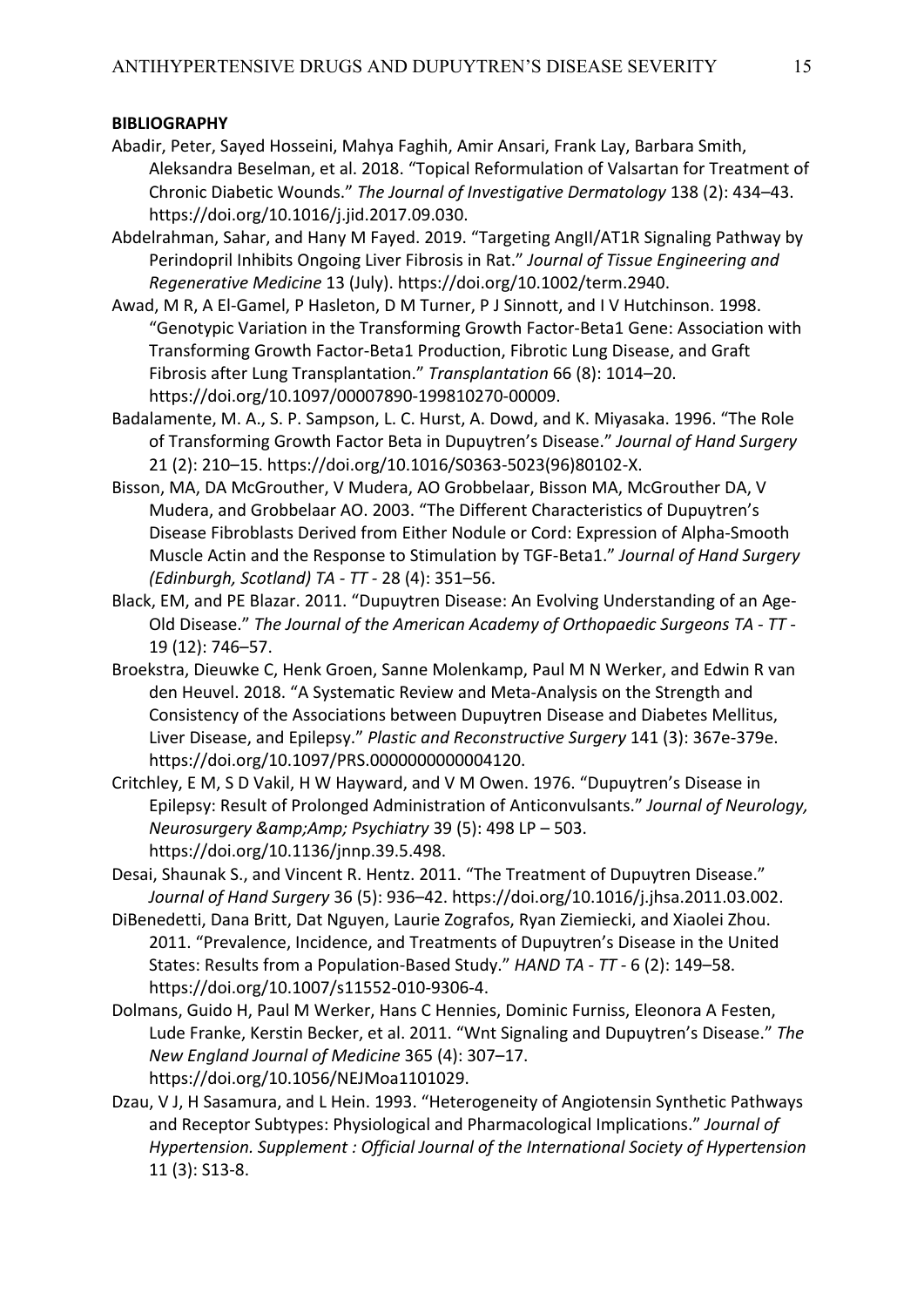El-Agroudy, AE, NA Hassan, MA Foda, AM Ismail, EA El-Sawy, O Mousa, and MA Ghoneim. 2003. "Effect of Angiotensin II Receptor Blocker on Plasma Levels of TGF-Beta 1 and Interstitial Fibrosis in Hypertensive Kidney Transplant Patients." *American Journal of Nephrology TA - TT -* 23 (5): 300–306.

Feldman, G, N Rozen, and G Rubin. 2017. "Dupuytren's Contracture: Current Treatment Methods." *The Israel Medical Association Journal : IMAJ TA - TT -* 19 (10): 648–50.

Grainger, D J, K Heathcote, M Chiano, H Snieder, P R Kemp, J C Metcalfe, N D Carter, and T D Spector. 1999. "Genetic Control of the Circulating Concentration of Transforming Growth Factor Type Beta1." *Human Molecular Genetics TA - TT -* 8 (1): 93–97.

Hindocha, Sandip, John K Stanley, James Stewart Watson, and Ardeshir Bayat. 2008. "Revised Tubiana's Staging System for Assessment of Disease Severity in Dupuytren's Disease-Preliminary Clinical Findings." *Hand (New York, N.Y.)* 3 (2): 80–86. https://doi.org/10.1007/s11552-007-9071-1.

Ingman, Wendy V, and Sarah A Robertson. 2009. "The Essential Roles of TGFB1 in Reproduction." *Cytokine and Growth Factor Reviews TA - TT -* 20 (3): 233–39. https://doi.org/10.1016/j.cytogfr.2009.05.003.

- Iwasaki, H, H Müller, H J Stutte, and U Brennscheidt. 1984. "Palmar Fibromatosis (Dupuytren's Contracture) : Ultrastructural and Enzyme Histochemical Studies of 43 Cases." *Virchows Archiv A : Pathological Anatomy and Histopathology TA - TT -* 405 (1): 41–53. https://doi.org/10.1007/BF00694924.
- Kagami, S, W A Border, D E Miller, and N A Noble. 1994. "Angiotensin II Stimulates Extracellular Matrix Protein Synthesis through Induction of Transforming Growth Factor-Beta Expression in Rat Glomerular Mesangial Cells." *The Journal of Clinical Investigation* 93 (6): 2431–37. https://doi.org/10.1172/JCI117251.
- Kinoshita, Akira, Takashi Saito, Hiro-aki Tomita, Yoshio Makita, Kunihiro Yoshida, Mohsen Ghadami, Koki Yamada, et al. 2000. "Domain-Specific Mutations in TGFB1 Result in Camurati-Engelmann Disease." *Nature Genetics* 26 (1): 19–20. https://doi.org/10.1038/79128.
- Kobayashi, Masayuki, Noboru Machida, Megumi Mitsuishi, and Yoshihisa Yamane. 2004. "Beta-Blocker Improves Survival, Left Ventricular Function, and Myocardial Remodeling in Hypertensive Rats with Diastolic Heart Failure." *American Journal of Hypertension* 17 (12): 1112–19. https://doi.org/10.1016/j.amjhyper.2004.07.007.
- Kotlarz, Daniel, Benjamin Marquardt, Tuva Barøy, Way S Lee, Liza Konnikova, Sebastian Hollizeck, Thomas Magg, et al. 2018. "Human TGF-Β1 Deficiency Causes Severe Inflammatory Bowel Disease and Encephalopathy." *Nature Genetics* 50 (3): 344–48. https://doi.org/10.1038/s41588-018-0063-6.
- Laar, Ingrid M B H van de, Rogier A Oldenburg, Gerard Pals, Jolien W Roos-Hesselink, Bianca M de Graaf, Judith M A Verhagen, Yvonne M Hoedemaekers, et al. 2011. "Mutations in SMAD3 Cause a Syndromic Form of Aortic Aneurysms and Dissections with Early-Onset Osteoarthritis." *Nature Genetics* 43 (2): 121–26. https://doi.org/10.1038/ng.744.
- Lanting, Rosanne, Dieuwke C Broekstra, Paul M N Werker, and Edwin R van den Heuvel. 2014. "A Systematic Review and Meta-Analysis on the Prevalence of Dupuytren Disease in the General Population of Western Countries." *Plastic and Reconstructive Surgery TA - TT -* 133 (3): 593–603.
- Lanting, Rosanne, Edwin R van den Heuvel, Bram Westerink, and Paul M N Werker. 2013. "Prevalence of Dupuytren Disease in The Netherlands." *Plastic and Reconstructive Surgery TA - TT -* 132 (2): 394–403.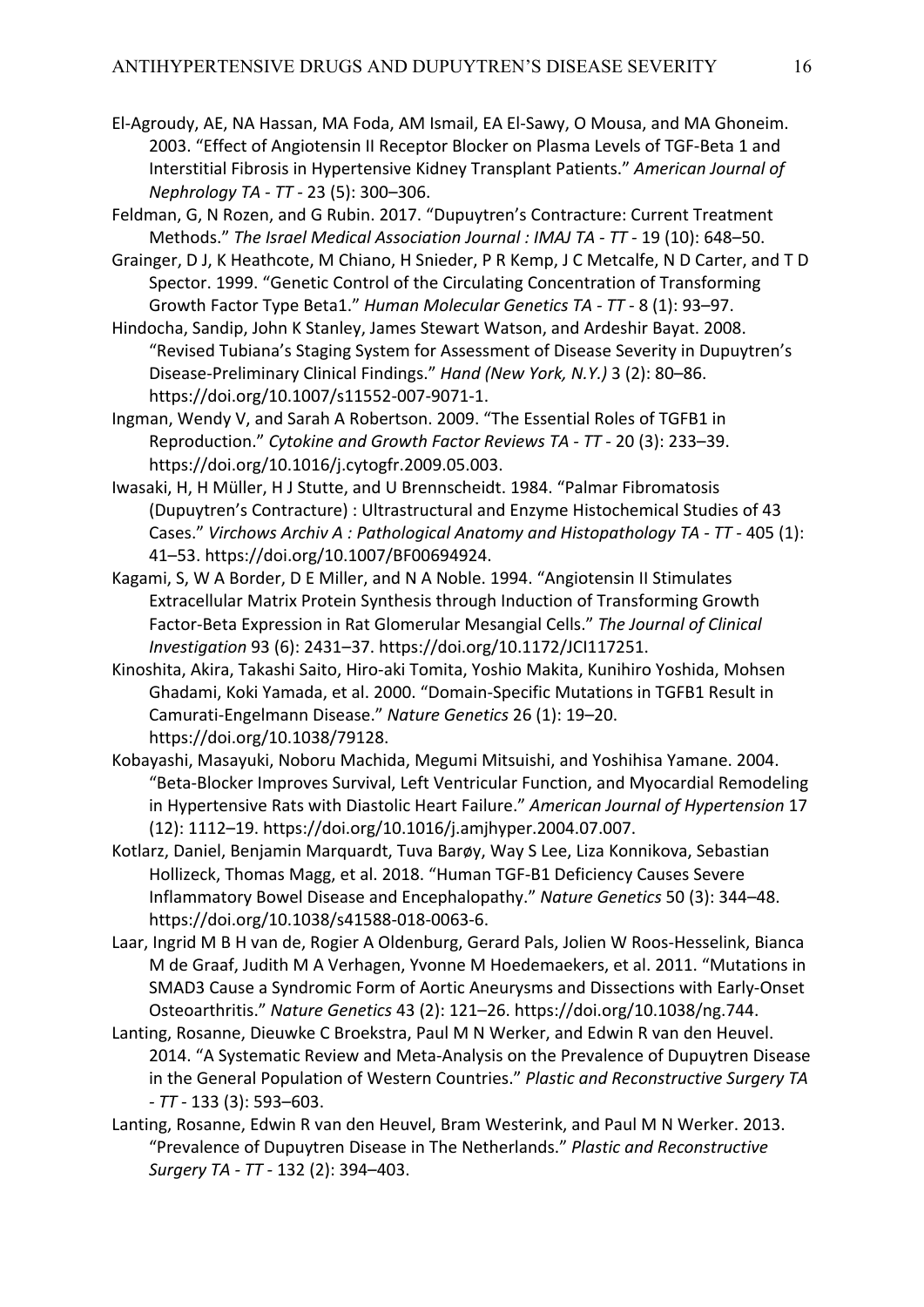- Larsen, S, D G Krogsgaard, L Aagaard Larsen, M Iachina, A Skytthe, and H Frederiksen. 2015. "Genetic and Environmental Influences in Dupuytren's Disease: A Study of 30,330 Danish Twin Pairs." *The Journal of Hand Surgery, European Volume* 40 (2): 171–76. https://doi.org/10.1177/1753193414535720.
- Layton, Thomas, and Jagdeep Nanchahal. 2019. "Recent Advances in the Understanding of Dupuytren's Disease." *F1000Research* 8.

https://doi.org/10.12688/f1000research.17779.1.

- Major, Megan, Malika K Freund, Kathryn S Burch, Nicholas Mancuso, Michael Ng, Dominic Furniss, Bogdan Pasaniuc, and Roel A Ophoff. 2019. "Integrative Analysis of Dupuytren's Disease Identifies Novel Risk Locus and Reveals a Shared Genetic Etiology with BMI." *Genetic Epidemiology* 43 (6): 629–45. https://doi.org/https://doi.org/10.1002/gepi.22209.
- Mansur, Henrique Gonçalves, Edmo Rodrigues de Oliveira, and Cesar Barbosa Gonçalves. 2017. "Epidemiological Analysis of Patients with Dupuytren's Disease." *Revista Brasileira de Ortopedia* 53 (1): 10–14. https://doi.org/10.1016/j.rboe.2017.12.003.
- McGowan, Neil W. A., Heather MacPherson, Katrien Janssens, Wim Van Hul, Julie C. Frith, William D. Fraser, Stuart H. Ralston, and Miep H. Helfrich. 2003. "A Mutation Affecting the Latency-Associated Peptide of TGFβ1 in Camurati-Engelmann Disease Enhances Osteoclast Formation in Vitro." *The Journal of Clinical Endocrinology & Metabolism* 88 (7): 3321–26. https://doi.org/10.1210/jc.2002-020564.
- Michou, L, JL Lermusiaux, JP Teyssedou, T Bardin, J Beaudreuil, and E Petit-Teixeira. 2012. "Genetics of Dupuytren's Disease." *Joint Bone Spine TA - TT -* 79 (1): 7–12. https://doi.org/10.1016/j.jbspin.2011.05.027.
- Moermans, J. P. 1996. "Long-Term Results after Segmental Aponeurectomy for Dupuytren's Disease." *Journal of Hand Surgery: European Volume* 21 (6): 797–800. https://doi.org/10.1016/S0266-7681(96)80195-1.
- Morelli, Ilaria, Gianfranco Fraschini, and Arianna E Banfi. 2017. "Dupuytren's Disease: Predicting Factors and Associated Conditions. A Single Center Questionnaire-Based Case-Control Study." *The Archives of Bone and Joint Surgery* 5 (6): 384–93. https://pubmed.ncbi.nlm.nih.gov/29299493.
- Nakaya, Michio, Satsuki Chikura, Kenji Watari, Natsumi Mizuno, Koji Mochinaga, Supachoke Mangmool, Satoru Koyanagi, et al. 2012. "Induction of Cardiac Fibrosis by β-Blocker in G Protein-Independent and G Protein-Coupled Receptor Kinase 5/β-Arrestin2- Dependent Signaling Pathways." *The Journal of Biological Chemistry* 287 (42): 35669– 77. https://doi.org/10.1074/jbc.M112.357871.
- Ng, Michael, Dipti Thakkar, Lorraine Southam, Paul Werker, Roel Ophoff, Kerstin Becker, Michael Nothnagel, et al. 2017. "A Genome-Wide Association Study of Dupuytren Disease Reveals 17 Additional Variants Implicated in Fibrosis." *American Journal of Human Genetics* 101 (3): 417–27. https://doi.org/10.1016/j.ajhg.2017.08.006.
- Noble, N A, and W A Border. 1997. "Angiotensin II in Renal Fibrosis: Should TGF-Beta Rather than Blood Pressure Be the Therapeutic Target?" *Seminars in Nephrology* 17 (5): 455– 66.
- Nunn, AC, and FB Schreuder. 2014. "Dupuytren's Contracture: Emerging Insight into a Viking Disease." *Hand Surgery : An International Journal Devoted to Hand and Upper Limb Surgery and Related Research : Journal of the Asia-Pacific Federation of Societies for Surgery of the Hand TA - TT -* 19 (3): 481–90. https://doi.org/10.1142/S0218810414300058.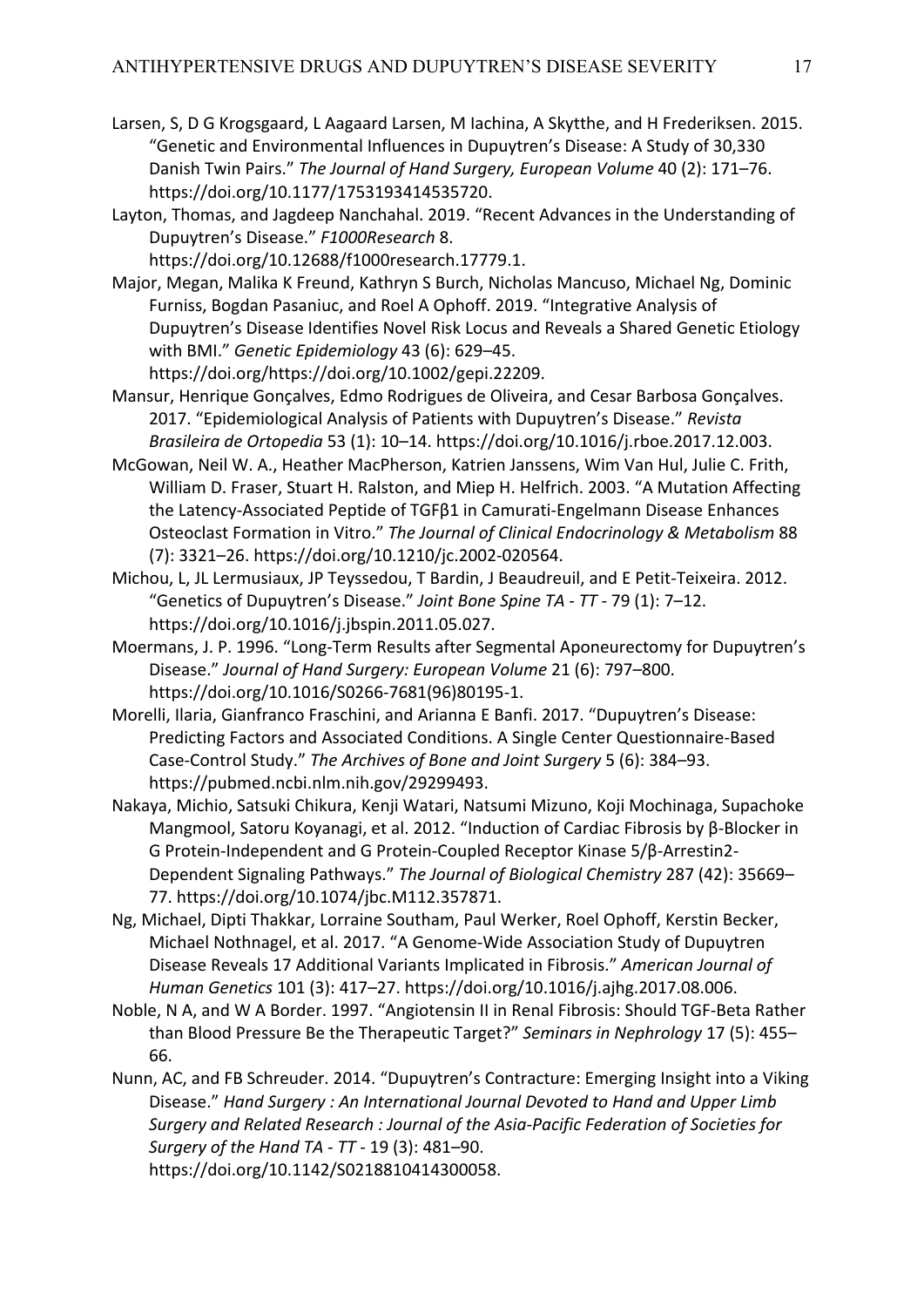- Oliphant, Huw, and Pieter Gouws. 2019. "Peyronie's Disease and Dupuytren's Contracture Secondary to Topical Timolol." *International Ophthalmology* 39 (3): 683–85. https://doi.org/10.1007/s10792-018-0837-y.
- Ratajczak-Wielgomas, K, J Gosk, J Rabczyński, K Augoff, M Podhorska-Okołów, A Gamian, and R Rutowski. 2012. "Expression of MMP-2, TIMP-2, TGF-Β1, and Decorin in Dupuytren's Contracture." *Connective Tissue Research TA - TT -* 53 (6): 469–77. https://doi.org/10.3109/03008207.2012.686542.
- Rayan, Ghazi M, Mojgan Parizi, and James J Tomasek. 1996. "Pharmacologic Regulation of Dupuytren's Fibroblast Contraction in Vitro." *The Journal of Hand Surgery* 21 (6): 1065– 70. https://doi.org/10.1016/S0363-5023(96)80317-0.
- Saito, Takashi, Akira Kinoshita, Koh-ichiro Yoshiura, Yoshio Makita, Keiko Wakui, Koichi Honke, Norio Niikawa, and Naoyuki Taniguchi. 2001. "Domain-Specific Mutations of a Transforming Growth Factor (TGF)-Beta 1 Latency-Associated Peptide Cause Camurati-Engelmann Disease Because of the Formation of a Constitutively Active Form of TGF-Beta 1." *Journal of Biological Chemistry* 276 (15): 11469–72. https://doi.org/10.1074/jbc.C000859200.
- Salari, Nader, Mohammadbagher Heydari, Masoud Hassanabadi, Mohsen Kazeminia, Nikzad Farshchian, Mehrdad Niaparast, Yousef Solaymaninasab, Masoud Mohammadi, Shamarina Shohaimi, and Alireza Daneshkhah. 2020. "The Worldwide Prevalence of the Dupuytren Disease: A Comprehensive Systematic Review and Meta-Analysis." *Journal of Orthopaedic Surgery and Research* 15 (1): 495. https://doi.org/10.1186/s13018-020- 01999-7.
- Shah, Riddhish, Carolyn K Hurley, and Phillip E Posch. 2006. "A Molecular Mechanism for the Differential Regulation of TGF-Beta1 Expression Due to the Common SNP -509C-T (c. - 1347C > T)." *Human Genetics* 120 (4): 461–69. https://doi.org/10.1007/s00439-006- 0194-1.
- Shchudlo, Nathalia, Tatyana Varsegova, Tatyana Stupina, Michael Shchudlo, Nathalia Shihaleva, and Vadim Kostin. 2020. "Clinical Course of Fascial Fibromatosis, Vascularization and Tissue Composition of Palmar Aponeurosis in Patients with Dupuytren's Contracture and Concomitant Arterial Hypertension." *Health and Primary Care* 4 (January). https://doi.org/10.15761/HPC.1000183.
- Stephen, Christopher, Leila Touil, Partha Vaiude, Jaipaul Singh, and Stuart McKirdy. 2018. "Angiotensin Receptors in Dupuytren's Disease: A Target for Pharmacological Treatment?" *Journal of Plastic Surgery and Hand Surgery* 52 (1): 37–39. https://doi.org/10.1080/2000656X.2017.1319846.
- Suthanthiran, M, B Li, J O Song, R Ding, V K Sharma, J E Schwartz, and P August. 2000. "Transforming Growth Factor-Beta 1 Hyperexpression in African-American Hypertensives: A Novel Mediator of Hypertension and/or Target Organ Damage." *Proceedings of the National Academy of Sciences of the United States of America* 97 (7): 3479–84. https://doi.org/10.1073/pnas.050420897.
- Team, R Core. 2020. "R: A Language and Environment for Statistical Computing." https://www.r-project.org/.
- Thurston, Alan J. 2003. "Dupuytren's Disease." *The Journal of Bone and Joint Surgery. British Volume* 85 (4): 469–77. https://doi.org/10.1302/0301-620x.85b4.14215.
- Tomasek, JJ, MB Vaughan, and CJ Haaksma. 1999. "Cellular Structure and Biology of Dupuytren's Disease." *Hand Clinics TA - TT -* 15 (1): 21–34.
- Townley, W A, R Baker, N Sheppard, and A O Grobbelaar. 2006. "Dupuytren's Contracture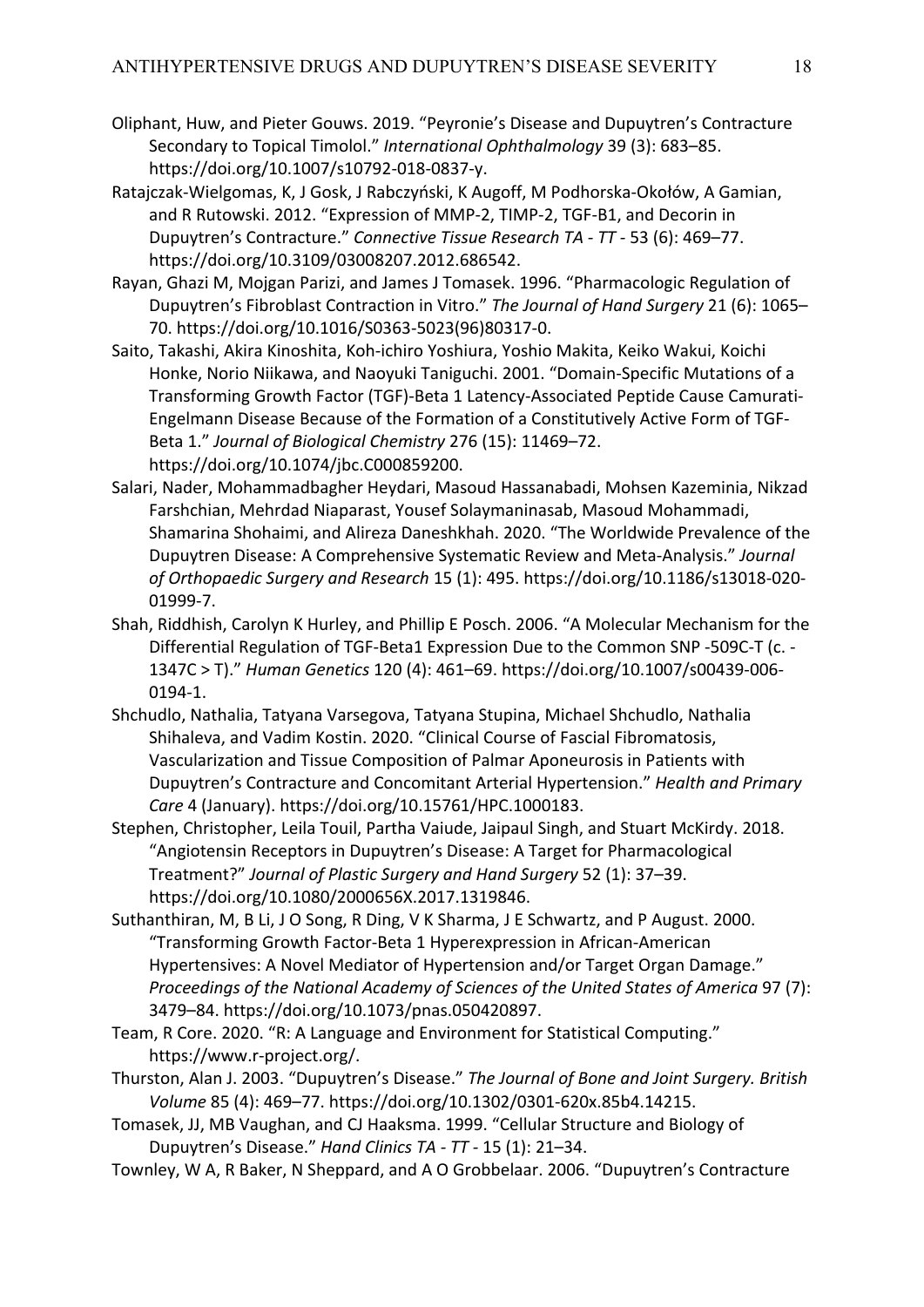Unfolded." *BMJ (Clinical Research Ed.)* 332 (7538): 397–400. https://doi.org/10.1136/bmj.332.7538.397.

- Tripoli, Massimiliano, Adriana Cordova, Pietro Napoli, Mario Cherubino, and Francesco Moschella. 2009. "Dupuytren's Contracture and Phenobarbital: Our Case Reports and Review of the Literature." *American Journal of Case Reports* 10: 18–21. https://doi.org/https://dx.doi.org/.
- Tubiana, R. 1999. "Dupuytren's Disease of the Radial Side of the Hand.." *Hand Clinics TA - TT -* 15 (1): 149–59.
- Vaughan, MB, EW Howard, JJ Tomasek, Vaughan MB, Howard EW, and Tomasek JJ. 2000. "Transforming Growth Factor-Beta1 Promotes the Morphological and Functional Differentiation of the Myofibroblast." *Experimental Cell Research TA - TT -* 257 (1): 180– 89.
- Venables, W. N., and B. D. Ripley. 2002. *Modern Applied Statistics with S*. Fourth. New York: Springer.
- Wang, Yan, Mark Del Borgo, Huey W Lee, Dhaniel Baraldi, Baydaa Hirmiz, Tracey A Gaspari, Kate M Denton, Marie-Isabel Aguilar, Chrishan S Samuel, and Robert E Widdop. 2017. "Anti-Fibrotic Potential of AT(2) Receptor Agonists." *Frontiers in Pharmacology* 8 (August): 564. https://doi.org/10.3389/fphar.2017.00564.
- Watts, Keira L, and Monica A Spiteri. 2004. "Connective Tissue Growth Factor Expression and Induction by Transforming Growth Factor-β Is Abrogated by Simvastatin via a Rho Signaling Mechanism." *American Journal of Physiology-Lung Cellular and Molecular Physiology* 287 (6): L1323–32. https://doi.org/10.1152/ajplung.00447.2003.
- Wilburn, J, McKenna SP, D Perry-Hinsley, and A Bayat. 2013. "The Impact of Dupuytren Disease on Patient Activity and Quality of Life." *The Journal of Hand Surgery TA - TT -* 38 (6): 1209–14. https://doi.org/10.1016/j.jhsa.2013.03.036.
- Zheng, Weixing, Chenghui Yan, Xiaohu Wang, Zhurong Luo, Fengping Chen, Yuhui Yang, Donglin Liu, Xiaobo Gai, Jianping Hou, and Mingfang Huang. 2013. "The TGFB1 Functional Polymorphism Rs1800469 and Susceptibility to Atrial Fibrillation in Two Chinese Han Populations." Edited by Xiongwen Chen. *PLoS ONE* 8 (12): e83033. https://doi.org/10.1371/journal.pone.0083033.
- Zyluk, Andrzej, and Piotr Puchalski. 2015. "Hand Disorders Associated with Diabetes: A Review." *Acta Orthopaedica Belgica* 81 (2): 191–96.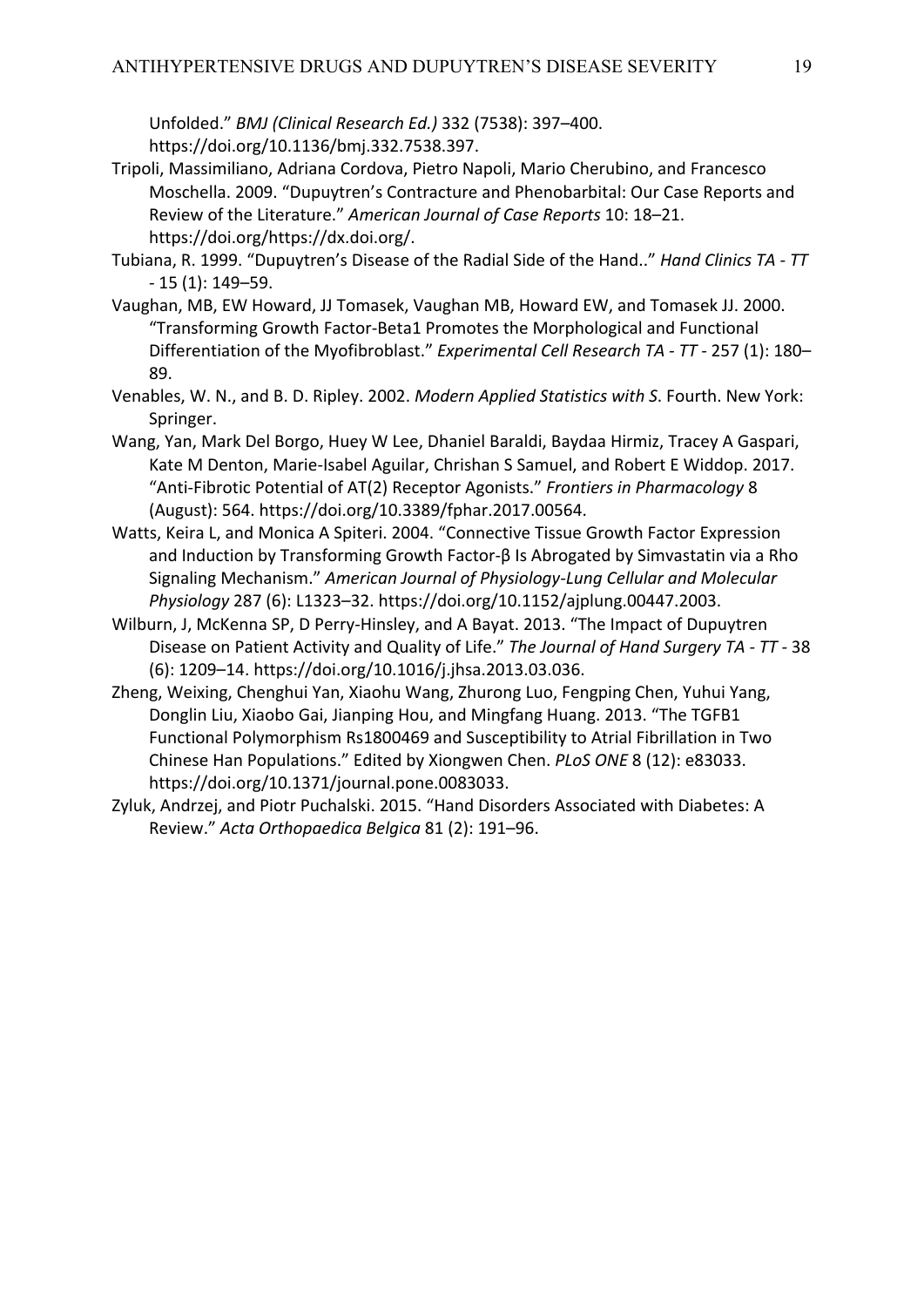## **SUPPLEMENTARY**



*Supplementary Figure 1a. Pie charts representing the ARBs taken by the patients in percentages.*



*Supplementary Figure 1b. Pie charts representing the ACEi's taken by the patients in percentages.*



*Supplementary Figure 1c. Pie charts representing the diuretics taken by the patients in percentages.*



*Supplementary Figure 1d. Pie charts representing the beta-blockers taken by the patients in percentages.*



*Supplementary Figure 1e. Pie charts representing the calcium antagonists taken by the patients in percentages.*



*Supplementary Figure 1f. Pie charts representing the statins taken by the patients in percentages.*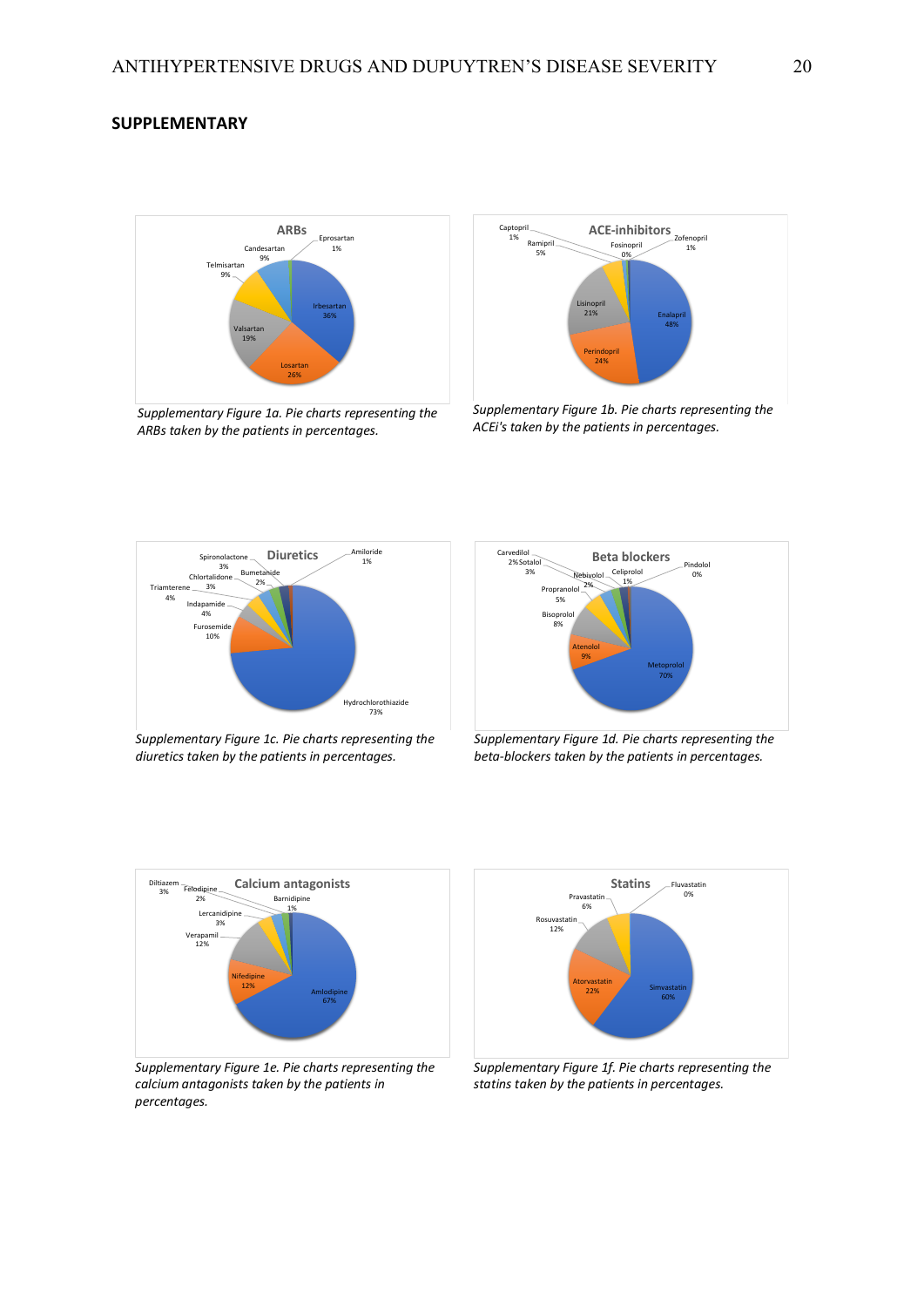

*Supplementary Figure 1g. Pie charts representing the epileptics taken by the patients in percentages.*



*Supplementary Figure 2a. Distribution of ARB use and allele dosage of genetic variant rs1800472 over Tubiana stages. Allele dosages of the imputated SNP are rounded up to the most probable dosage.*



*Supplementary Figure 3a. Distribution of ARB use and allele dosage of genetic variant rs1800471 over Tubiana stages. Allele dosages of the imputated SNP are rounded up to the most probable dosage.*



*Supplementary Figure 1h. Pie charts representing the diabetics taken by the patients in percentages.*



*Supplementary Figure 2b. Distribution of ACEi use and allele dosage of genetic variant rs1800472 over Tubiana stages. Allele dosages of the imputated SNP are rounded up to the most probable dosage.*



*Supplementary Figure 3b. Distribution of ACEi use and allele dosage of genetic variant rs1800471 over Tubiana stages. Allele dosages of the imputated SNP are rounded up to the most probable dosage.*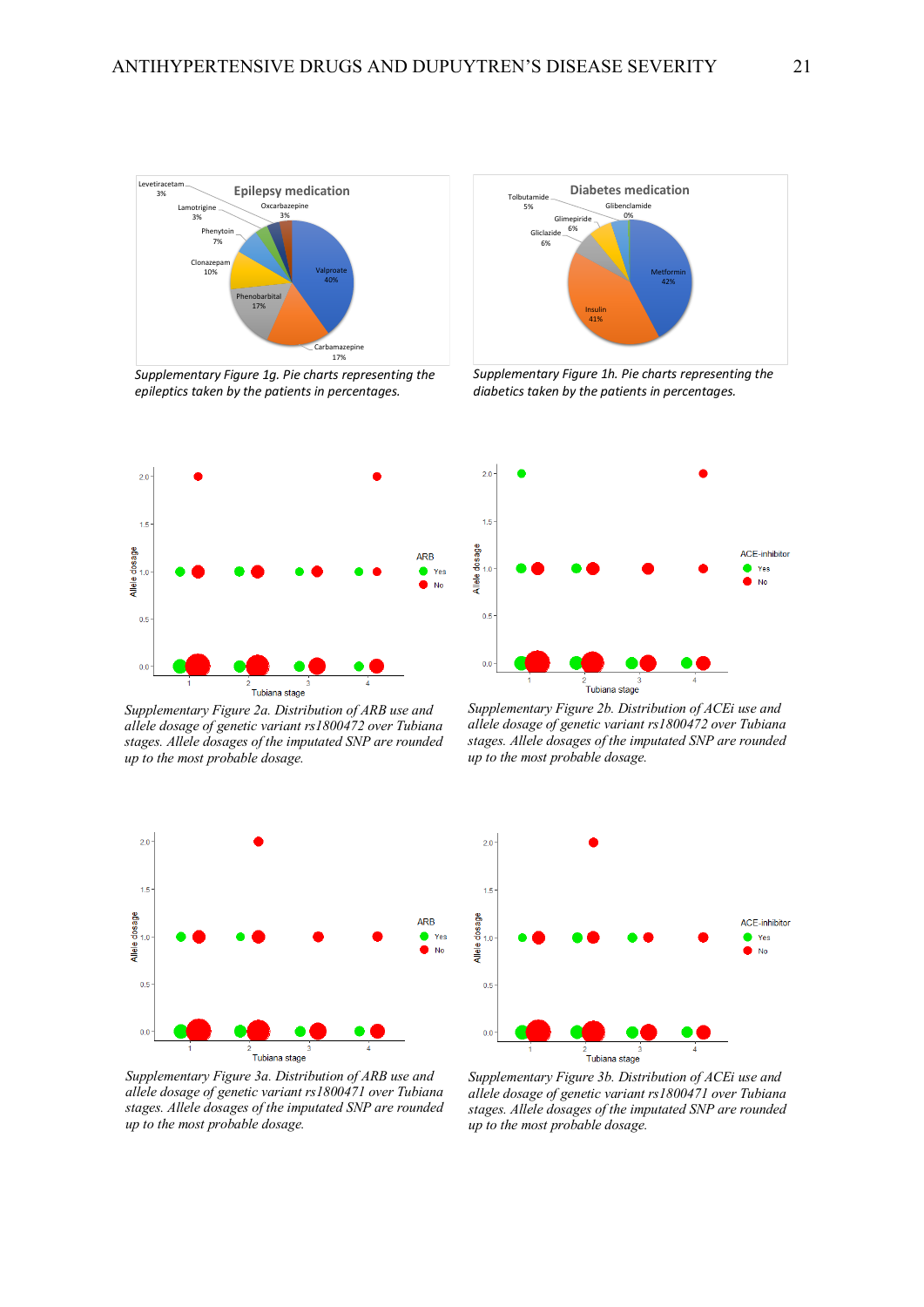

*Supplementary Figure 4a. Distribution of ARB use and allele dosage of genetic variant rs1800470 over Tubiana stages. Allele dosages of the imputated SNP are rounded up to the most probable dosage.*



*Supplementary Figure 5a. Distribution of ARB use and allele dosage of genetic variant rs11466315 over Tubiana stages. Allele dosages of the imputated SNP are rounded up to the most probable dosage. This SNP was not included in the regression analysis.*



*Supplementary Figure 6a. Distribution of ARB use and allele dosage of genetic variant rs11466314 over Tubiana stages. Allele dosages of the imputated SNP are rounded up to the most probable dosage. This SNP was not included in the regression analysis.*



*Supplementary Figure 4b. Distribution of ACEi use and allele dosage of genetic variant rs1800470 over Tubiana stages. Allele dosages of the imputated SNP are rounded up to the most probable dosage.*



*Supplementary Figure 5b. Distribution of ACEi use and allele dosage of genetic variant rs11466315 over Tubiana stages. Allele dosages of the imputated SNP are rounded up to the most probable dosage. This SNP was not included in the regression analysis.*



*Supplementary Figure 6b. Distribution of ACEi use and allele dosage of genetic variant rs11466314 over Tubiana stages. Allele dosages of the imputated SNP are rounded up to the most probable dosage. This SNP was not included in the regression analysis.*